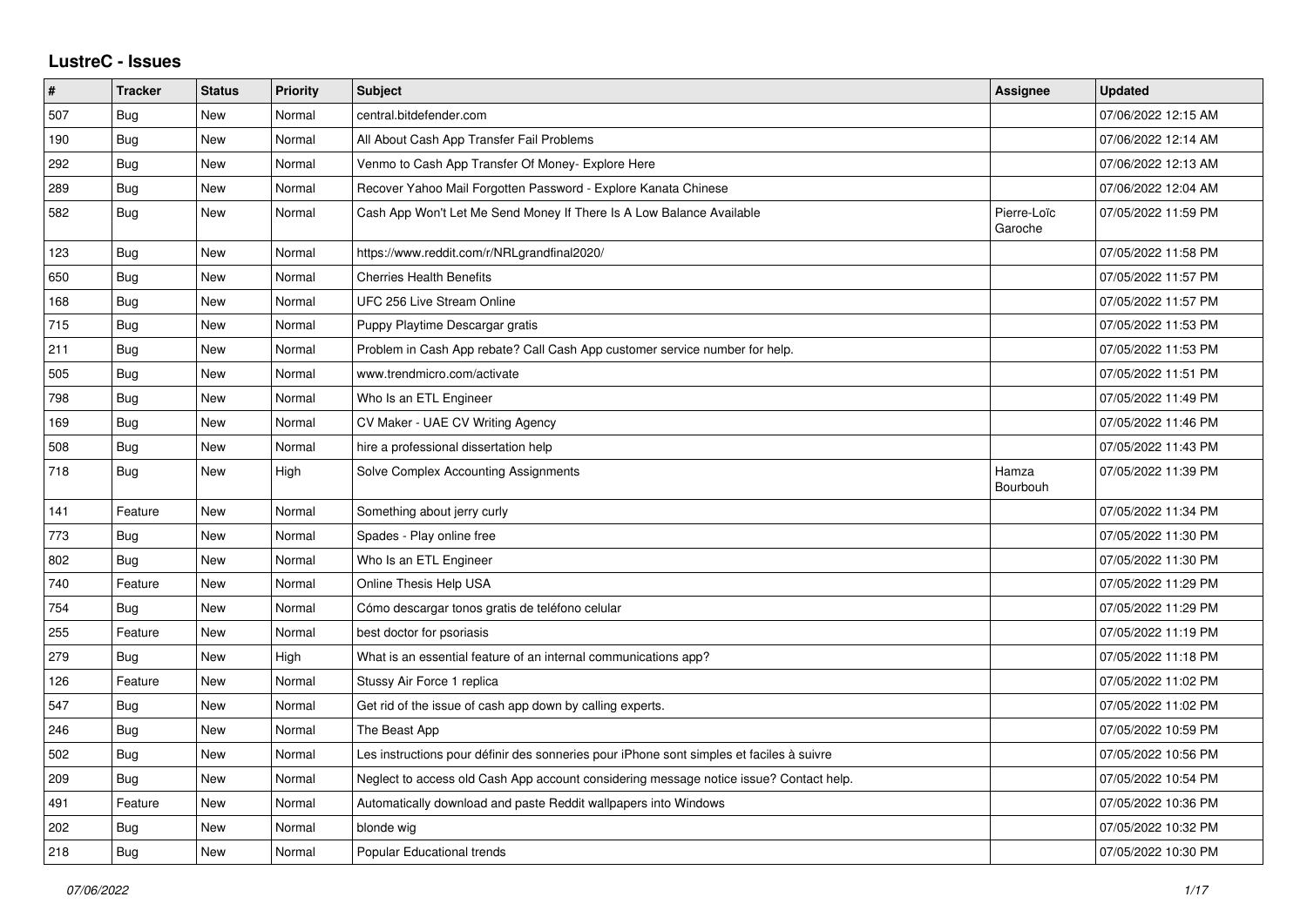| $\sharp$ | <b>Tracker</b> | <b>Status</b> | <b>Priority</b> | <b>Subject</b>                                                                         | <b>Assignee</b>        | <b>Updated</b>      |
|----------|----------------|---------------|-----------------|----------------------------------------------------------------------------------------|------------------------|---------------------|
| 181      | <b>Bug</b>     | New           | Normal          | <b>Healthcare Custom Writing Services</b>                                              |                        | 07/05/2022 10:28 PM |
| 655      | <b>Bug</b>     | New           | Normal          | <b>Eggplant Health Benefits</b>                                                        |                        | 07/05/2022 10:20 PM |
| 545      | Feature        | New           | Normal          | Best Canvas Print Company                                                              |                        | 07/05/2022 10:13 PM |
| 480      | <b>Bug</b>     | New           | Normal          | Nur Online Shop                                                                        |                        | 07/05/2022 10:11 PM |
| 635      | Bug            | New           | Normal          | Buy Steroids Online with OurMedicnes.com   Best Quality Steroids                       |                        | 07/05/2022 09:51 PM |
| 248      | <b>Bug</b>     | New           | Normal          | Mobile ringtones and attractiveness ringtones                                          |                        | 07/05/2022 09:46 PM |
| 189      | Bug            | New           | Normal          | <b>College Biology Writing Services</b>                                                |                        | 07/05/2022 09:45 PM |
| 922      | <b>Bug</b>     | New           | Normal          | Why Is The Need For Assignment Writing Services?                                       |                        | 07/05/2022 09:39 PM |
| 600      | <b>Bug</b>     | New           | Normal          | Play Store Pro                                                                         |                        | 07/05/2022 09:29 PM |
| 494      | Bug            | <b>New</b>    | Normal          | <b>Buy Discussion Post</b>                                                             |                        | 07/05/2022 09:26 PM |
| 777      | <b>Bug</b>     | New           | Normal          | Obtain driving instructions using Google Maps.                                         |                        | 07/05/2022 09:22 PM |
| 606      | Feature        | New           | Normal          | Play unblocked cookie crush 3                                                          | Pierre-Loïc<br>Garoche | 07/05/2022 09:05 PM |
| 535      | <b>Bug</b>     | New           | Normal          | Getting Tangled Problems When You Try To Apply For Cash App Delete Account             | Christophe<br>Garion   | 07/05/2022 08:58 PM |
| 721      | Bug            | New           | Normal          | Cómo instalar un Mod Apk                                                               |                        | 07/05/2022 08:54 PM |
| 519      | <b>Bug</b>     | New           | Normal          | Are you finding online UK Assignment writers?                                          |                        | 07/05/2022 08:48 PM |
| 573      | <b>Bug</b>     | New           | Normal          | Experimente lo mejor en la aplicación Apk de juegos gratis                             |                        | 07/05/2022 08:47 PM |
| 492      | <b>Bug</b>     | New           | Normal          | HD Streamz MOD APK v3.5.5 (Keine Werbung)                                              |                        | 07/05/2022 08:43 PM |
| 565      | <b>Bug</b>     | New           | Normal          | How To Install RepelisPlus On Your Android Phone?                                      |                        | 07/05/2022 08:42 PM |
| 228      | <b>Bug</b>     | New           | Normal          | Why Does Cash App Transaction Failed? - Here Is the Answer                             |                        | 07/05/2022 08:41 PM |
| 142      | Feature        | New           | Normal          | About ashimary hair                                                                    |                        | 07/05/2022 08:41 PM |
| 464      | <b>Bug</b>     | <b>New</b>    | Normal          | Upholstery Cleaning Westchester MA                                                     |                        | 07/05/2022 08:38 PM |
| 258      | <b>Bug</b>     | New           | Normal          | Fake Nike Dunk High AMBUSH Deep Royal                                                  |                        | 07/05/2022 08:38 PM |
| 264      | <b>Bug</b>     | New           | Normal          | We Buy Your Unwanted Car                                                               | Corentin<br>Lauverjat  | 07/05/2022 08:22 PM |
| 75       | <b>Bug</b>     | New           | Normal          | exception File "checks/algebraicLoop.ml", line 368, characters 16-22: Assertion failed |                        | 07/05/2022 08:20 PM |
| 531      | <b>Bug</b>     | New           | Normal          | Cheap Assignment Writing Service UK                                                    | Anonymous              | 07/05/2022 08:02 PM |
| 120      | <b>Bug</b>     | New           | Normal          | ghfjtkx                                                                                | Pierre-Loïc<br>Garoche | 07/05/2022 08:02 PM |
| 666      | <b>Bug</b>     | New           | Normal          | 470+ pages à colorier de Noël                                                          |                        | 07/05/2022 08:01 PM |
| 530      | <b>Bug</b>     | New           | Normal          | Cheap Assignment Writing Service UK                                                    | Anonymous              | 07/05/2022 07:47 PM |
| 579      | <b>Bug</b>     | New           | Normal          | YOUR CV MAKES YOUR FIRST IMPRESSION                                                    | Christophe<br>Garion   | 07/05/2022 07:46 PM |
| 496      | <b>Bug</b>     | New           | Normal          | What is Live NetTV?                                                                    |                        | 07/05/2022 07:42 PM |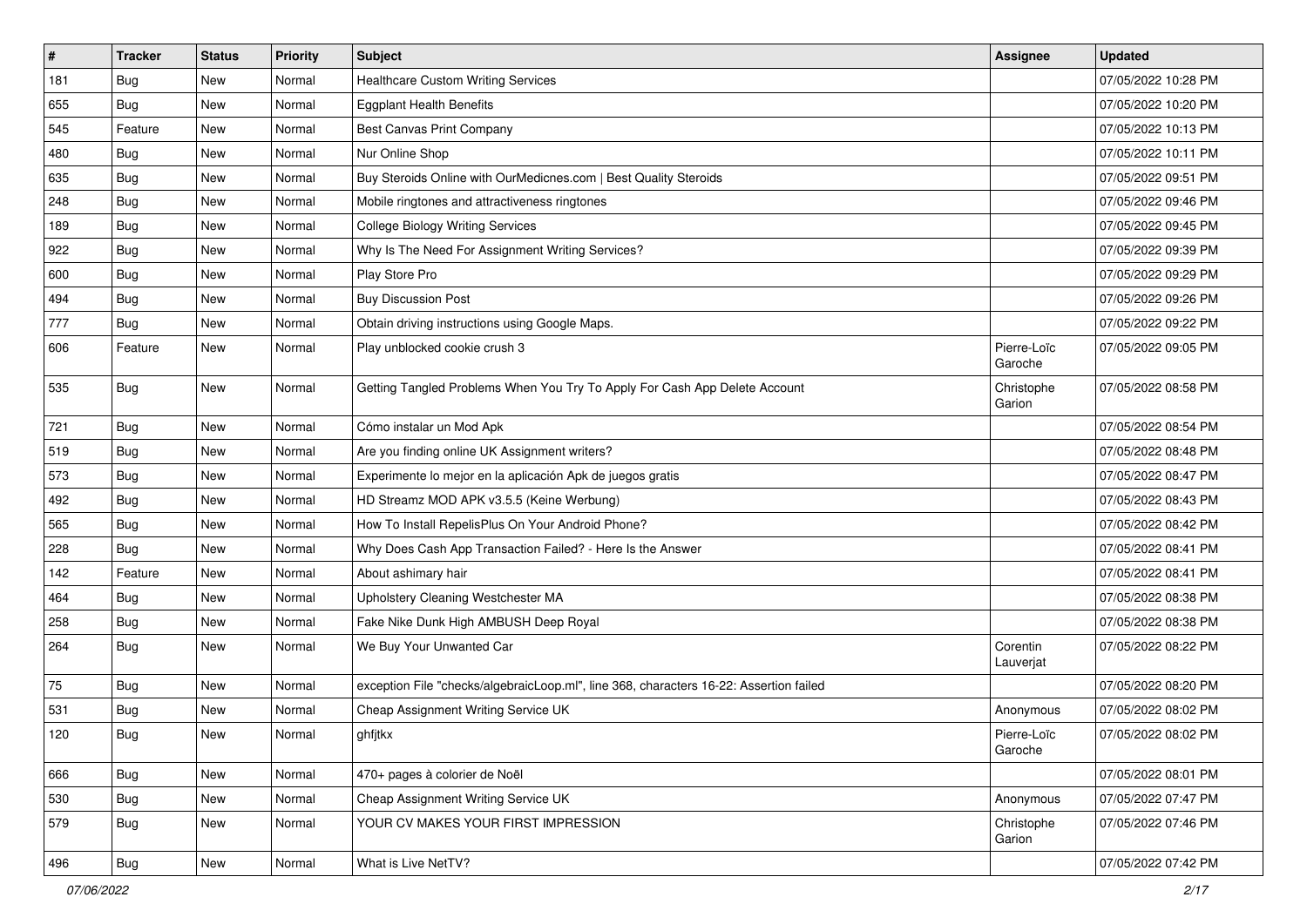| $\vert$ # | <b>Tracker</b> | <b>Status</b> | <b>Priority</b> | <b>Subject</b>                                                                                                                               | Assignee               | <b>Updated</b>      |
|-----------|----------------|---------------|-----------------|----------------------------------------------------------------------------------------------------------------------------------------------|------------------------|---------------------|
| 146       | Bug            | New           | Normal          | bayabais                                                                                                                                     |                        | 07/05/2022 07:41 PM |
| 1077      | Bug            | New           | Normal          | Les excellentes façons d'utiliser ces images                                                                                                 |                        | 07/05/2022 07:34 PM |
| 312       | <b>Bug</b>     | New           | Normal          | Stain Protection Services in Virginia Beach VA                                                                                               |                        | 07/05/2022 07:34 PM |
| 786       | Bug            | New           | Normal          | Best Assignment Help in Australia & UK                                                                                                       |                        | 07/05/2022 07:30 PM |
| 469       | Bug            | New           | Normal          | Germs Removal Westchester MA                                                                                                                 |                        | 07/05/2022 07:23 PM |
| 730       | <b>Bug</b>     | New           | Normal          | Canon IJ Network Tool                                                                                                                        |                        | 07/05/2022 07:20 PM |
| 76        | <b>Bug</b>     | New           | Normal          | Import error: Load error: imported node real_to_int declared in a regular Lustre file. File "include/conv.lusi", line 1,<br>characters 0-64: |                        | 07/05/2022 07:19 PM |
| 499       | Feature        | New           | Normal          | Discover The Premium Features Of Spotify Mod Apk                                                                                             |                        | 07/05/2022 07:18 PM |
| 203       | <b>Bug</b>     | New           | Low             | <b>Airport Taxi Guildford</b>                                                                                                                | Anonymous              | 07/05/2022 07:16 PM |
| 275       | <b>Bug</b>     | New           | Normal          | Activate Cash App Card With Or Without QR - Step By Step Guide                                                                               | Pierre-Loïc<br>Garoche | 07/05/2022 07:14 PM |
| 498       | <b>Bug</b>     | New           | Normal          | Téléchargeur SoundCloud : SoundCloud en Mp3                                                                                                  | Christophe<br>Garion   | 07/05/2022 07:13 PM |
| 183       | Bug            | New           | Normal          | Nursing Assignment Help Online                                                                                                               |                        | 07/05/2022 07:07 PM |
| 267       | <b>Bug</b>     | New           | Normal          | How To Use Internet Radio Services To Listen To Your Favorite Songs                                                                          |                        | 07/05/2022 07:00 PM |
| 534       | <b>Bug</b>     | New           | Normal          | Know how to initiate cash app refund by contacting the technical team                                                                        | Pierre-Loïc<br>Garoche | 07/05/2022 06:56 PM |
| 92        | Bug            | New           | High            | expression should have been normalized in EMF backend                                                                                        | Pierre-Loïc<br>Garoche | 07/05/2022 06:51 PM |
| 196       | <b>Bug</b>     | New           | Normal          | Homoeobazaar For Homeopathy Medicines                                                                                                        |                        | 07/05/2022 06:45 PM |
| 528       | <b>Bug</b>     | New           | Normal          | Korean Mag                                                                                                                                   |                        | 07/05/2022 06:42 PM |
| 205       | <b>Bug</b>     | New           | Low             | Mens Designer Glasses                                                                                                                        |                        | 07/05/2022 06:36 PM |
| 317       | Bug            | New           | Normal          | Eco/Green Cleaning Services in Virginia Beach VA                                                                                             |                        | 07/05/2022 06:33 PM |
| 284       | <b>Bug</b>     | New           | Normal          | All About Cash App Transfer Fail Problems                                                                                                    |                        | 07/05/2022 06:21 PM |
| 250       | Bug            | New           | Normal          | Reviews of phone ringtones                                                                                                                   |                        | 07/05/2022 06:21 PM |
| 682       | Bug            | <b>New</b>    | Normal          | Does Facebook customer service live chat allow to speak with someone?                                                                        |                        | 07/05/2022 06:09 PM |
| 609       | Bug            | New           | High            | Online Trusted Medicine Store in US for Health - Genericmedsupply                                                                            |                        | 07/05/2022 06:05 PM |
| 74        | <b>Bug</b>     | New           | Normal          | const is not supported inside contract                                                                                                       | Pierre-Loïc<br>Garoche | 07/05/2022 06:01 PM |
| 128       | Bug            | <b>New</b>    | Normal          | dfgbd                                                                                                                                        |                        | 07/05/2022 05:58 PM |
| 257       | Bug            | New           | Normal          | Best latte machines                                                                                                                          |                        | 07/05/2022 05:56 PM |
| 493       | Feature        | New           | High            | chainsaw dance                                                                                                                               |                        | 07/05/2022 05:48 PM |
| 696       | <b>Bug</b>     | New           | Normal          | How to Install the TuMangaOnline App                                                                                                         |                        | 07/05/2022 05:37 PM |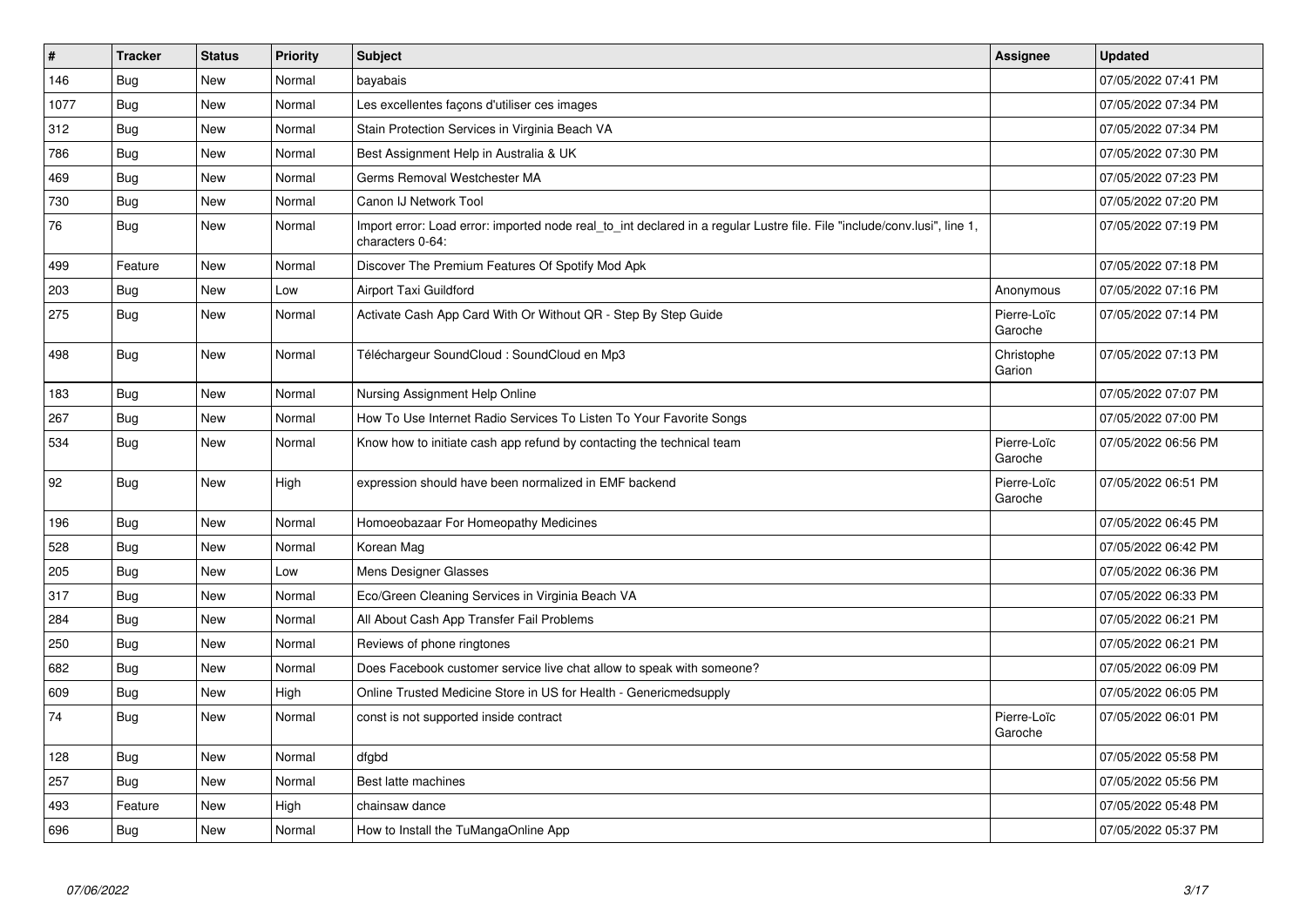| $\sharp$ | <b>Tracker</b> | <b>Status</b> | <b>Priority</b> | Subject                                                                        | Assignee               | <b>Updated</b>      |
|----------|----------------|---------------|-----------------|--------------------------------------------------------------------------------|------------------------|---------------------|
| 569      | <b>Bug</b>     | New           | Normal          | What is the incoming and outgoing mail server for Outlook IMAP settings?       | Pierre-Loïc<br>Garoche | 07/05/2022 05:35 PM |
| 694      | Bug            | New           | Normal          | How to Get Guidance On How To Cash App Withdrawal Limit?                       | Christophe<br>Garion   | 07/05/2022 05:32 PM |
| 668      | Bug            | <b>New</b>    | Normal          | Get to know Cash App Refund Process here                                       |                        | 07/05/2022 05:09 PM |
| 488      | <b>Bug</b>     | New           | Normal          | Quick solution to solve cash app dispute by the technical team                 |                        | 07/05/2022 05:04 PM |
| 586      | <b>Bug</b>     | <b>New</b>    | Normal          | Best Modifications For Your Mobile Phone                                       |                        | 07/05/2022 04:56 PM |
| 968      | Feature        | New           | Normal          | watch nfl online free live streaming                                           |                        | 07/05/2022 04:47 PM |
| 155      | <b>Bug</b>     | New           | Normal          | Cant access my cash app account                                                | Pierre-Loïc<br>Garoche | 07/05/2022 04:42 PM |
| 963      | Feature        | New           | Normal          | Why I am not getting cool cash app card designs- call experts                  |                        | 07/05/2022 04:36 PM |
| 219      | Bug            | New           | Normal          | Free Ringtones for Cell Phones.                                                |                        | 07/05/2022 04:20 PM |
| 524      | <b>Bug</b>     | <b>New</b>    | Normal          | How Does Google Account Recovery Work If Your Account Is Hacked?               |                        | 07/05/2022 04:20 PM |
| 797      | <b>Bug</b>     | New           | Normal          | Psychedelic                                                                    | Christophe<br>Garion   | 07/05/2022 04:15 PM |
| 188      | Bug            | New           | Normal          | Why are university students buying assignments online?                         | Pierre-Loïc<br>Garoche | 07/05/2022 04:07 PM |
| 197      | Bug            | <b>New</b>    | Normal          | SBL JABORANDI PLUS HAIR OIL - COMPLETE SCALP CARE (100ML)                      |                        | 07/05/2022 03:47 PM |
| 979      | <b>Bug</b>     | New           | Normal          | Free Gas Cards for the Unemployed                                              |                        | 07/05/2022 03:45 PM |
| 477      | <b>Bug</b>     | New           | Normal          | What Does Online Coupon Mean?                                                  |                        | 07/05/2022 03:41 PM |
| 697      | Bug            | <b>New</b>    | Normal          | How to Descargar Pura TV For Android                                           |                        | 07/05/2022 03:29 PM |
| 244      | <b>Bug</b>     | New           | Normal          | Quels sont les avantages des stations de radio en ligne.                       |                        | 07/05/2022 03:25 PM |
| 517      | <b>Bug</b>     | <b>New</b>    | Normal          | Proficient tips to take help of cash app support professionals:                |                        | 07/05/2022 03:18 PM |
| 591      | Bug            | New           | Normal          | How To Find Facebook Modifications For Your Spotify Premium Apk?               |                        | 07/05/2022 03:13 PM |
| 536      | <b>Bug</b>     | New           | Normal          | How to check the balance on the cash app card                                  | Hamza<br>Bourbouh      | 07/05/2022 03:05 PM |
| 567      | <b>Bug</b>     | New           | Normal          | Singapore assignment help                                                      |                        | 07/05/2022 02:47 PM |
| 281      | Feature        | New           | Normal          | what are the types of Ringtones?                                               | Anonymous              | 07/05/2022 02:45 PM |
| 955      | <b>Bug</b>     | <b>New</b>    | Normal          | How Long Does Verification Take On Cash App If You Apply For The Verification? | Christophe<br>Garion   | 07/05/2022 02:41 PM |
| 234      | i Bug          | New           | Normal          | My Personal Experience With the College Writing Services                       |                        | 07/05/2022 02:40 PM |
| 703      | <b>Bug</b>     | New           | Normal          | For real-time help, dial Facebook customer service number                      |                        | 07/05/2022 02:40 PM |
| 574      | <b>Bug</b>     | New           | Normal          | How to fix the Epson printer offline issue due to a wired connection?          |                        | 07/05/2022 02:39 PM |
| 901      | Feature        | New           | Normal          | good game ever                                                                 |                        | 07/05/2022 02:31 PM |
| 647      | Feature        | New           | Normal          | <b>Cranberry Health Benefits</b>                                               |                        | 07/05/2022 02:29 PM |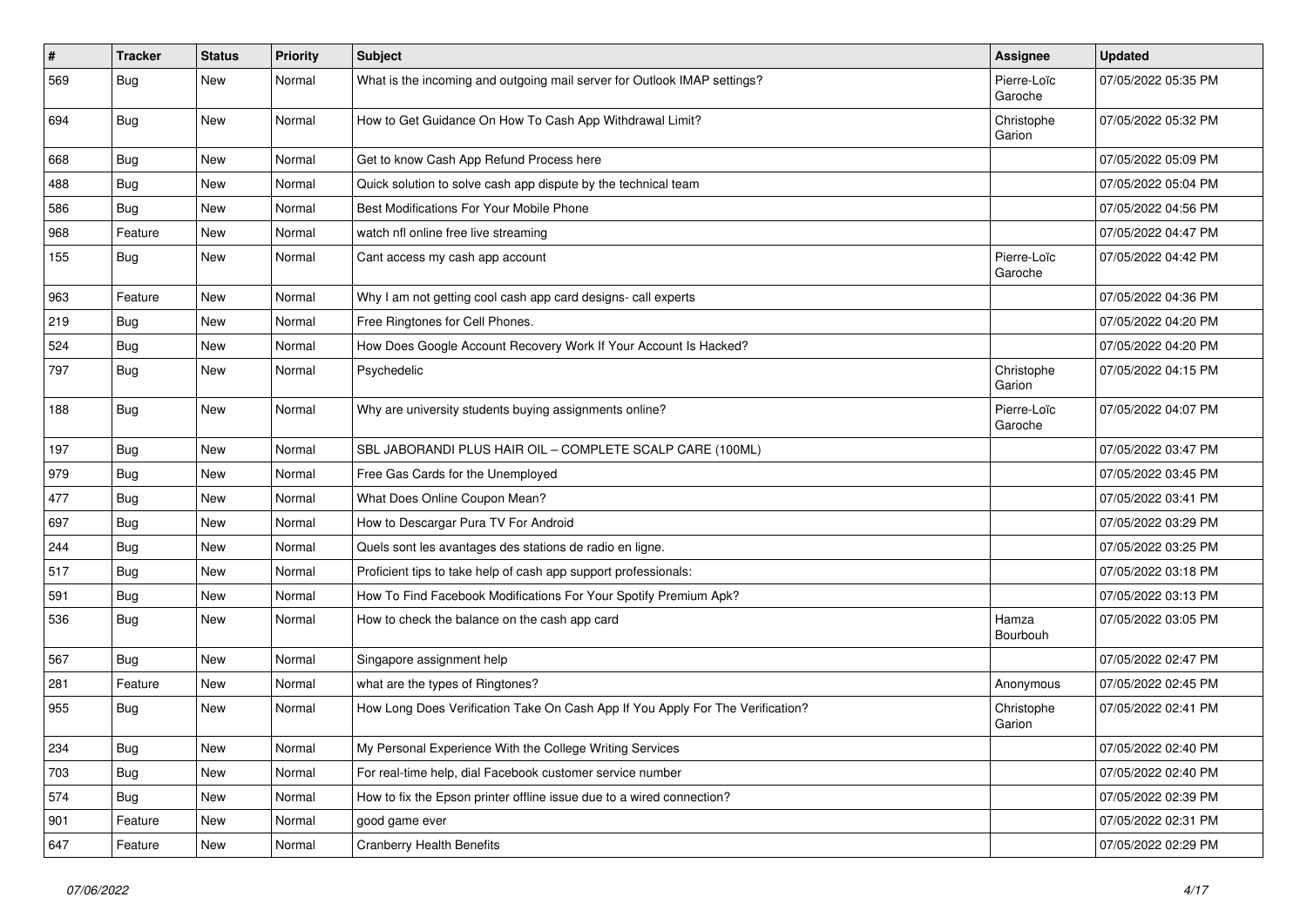| $\vert$ # | <b>Tracker</b> | <b>Status</b> | <b>Priority</b> | Subject                                                                                            | <b>Assignee</b>        | <b>Updated</b>      |
|-----------|----------------|---------------|-----------------|----------------------------------------------------------------------------------------------------|------------------------|---------------------|
| 690       | <b>Bug</b>     | New           | Normal          | campervan hire                                                                                     |                        | 07/05/2022 02:00 PM |
| 333       | <b>Bug</b>     | New           | Normal          | Mold Removal Services in Norfolk VA                                                                |                        | 07/05/2022 01:59 PM |
| 501       | Bug            | New           | Normal          | How Do I Annihilate Cash App Transfer Failed Problems Effectively                                  | Pierre-Loïc<br>Garoche | 07/05/2022 01:54 PM |
| 822       | Bug            | New           | Normal          | Dowload Your Boyfriend Game                                                                        |                        | 07/05/2022 01:51 PM |
| 789       | <b>Bug</b>     | New           | Normal          | Full version                                                                                       |                        | 07/05/2022 01:51 PM |
| 724       | <b>Bug</b>     | New           | Normal          | Dial Chime Customer support number for a quick response                                            |                        | 07/05/2022 01:50 PM |
| 500       | Bug            | New           | Normal          | Simply contact the technical team, to find the solution to cash app refund problems.               | Pierre-Loïc<br>Garoche | 07/05/2022 01:50 PM |
| 486       | <b>Bug</b>     | New           | Low             | HP Wireless Printer Setup                                                                          | Anonymous              | 07/05/2022 01:48 PM |
| 514       | <b>Bug</b>     | New           | Normal          | Trans-Caribbean                                                                                    |                        | 07/05/2022 01:45 PM |
| 88        | <b>Bug</b>     | New           | Normal          | kind2 output: When for node arguments                                                              | Pierre-Loïc<br>Garoche | 07/05/2022 01:40 PM |
| 513       | Bug            | New           | Normal          | Unlock cash app account using the easy steps:                                                      | Anonymous              | 07/05/2022 01:30 PM |
| 723       | <b>Bug</b>     | New           | High            | The best horror game in 2021                                                                       | Christophe<br>Garion   | 07/05/2022 01:21 PM |
| 253       | <b>Bug</b>     | New           | Normal          | Florence Lawrence                                                                                  |                        | 07/05/2022 01:16 PM |
| 525       | <b>Bug</b>     | New           | Normal          | If you don't have a QR code: How to activate cash app card in app                                  |                        | 07/05/2022 01:10 PM |
| 217       | Bug            | New           | Normal          | How this service matter most?                                                                      |                        | 07/05/2022 01:09 PM |
| 487       | <b>Bug</b>     | New           | Normal          | Cheap Fake Dunks                                                                                   |                        | 07/05/2022 12:59 PM |
| 523       | Bug            | New           | Normal          | What Is The Right Google Account Recovery Aid To Regain Account Access?                            | Pierre-Loïc<br>Garoche | 07/05/2022 12:53 PM |
| 1145      | <b>Bug</b>     | New           | Normal          | IHG Is Extending Its Already Impressive Roster with a New Luxury Collection of Independent Hotels? |                        | 07/05/2022 12:50 PM |
| 164       | Bug            | New           | Normal          | dfgbd                                                                                              |                        | 07/05/2022 12:47 PM |
| 347       | <b>Bug</b>     | New           | Normal          | Eco/Green Cleaning Services in Chesapeake VA                                                       |                        | 07/05/2022 12:46 PM |
| 685       | <b>Bug</b>     | New           | Low             | youtube thumbnail downloader                                                                       | Pierre-Loïc<br>Garoche | 07/05/2022 12:45 PM |
| 261       | <b>Bug</b>     | New           | Normal          | Ringtone Downloads - Easy Ways Come Up With Your Own Ringtones                                     |                        | 07/05/2022 12:41 PM |
| 503       | <b>Bug</b>     | New           | Normal          | Youtube Premium Apk free download for Android                                                      |                        | 07/05/2022 12:33 PM |
| 658       | Bug            | New           | Normal          | Watermelon Nutrition Facts And Health Benefits                                                     |                        | 07/05/2022 12:28 PM |
| 594       | Feature        | New           | Normal          | How does research proposal help online make it easy for me?                                        |                        | 07/05/2022 12:20 PM |
| 380       | <b>Bug</b>     | New           | Normal          | Moving Services in McLean VA                                                                       |                        | 07/05/2022 12:15 PM |
| 662       | Bug            | New           | Normal          | Oreo TV Download - The Easiest Way to Watch Live TV                                                |                        | 07/05/2022 12:10 PM |
| 651       | Bug            | New           | Normal          | Salmon Health Benefits                                                                             |                        | 07/05/2022 12:09 PM |
| 457       | <b>Bug</b>     | New           | Normal          | Carpet Cleaning Medford MA                                                                         |                        | 07/05/2022 12:06 PM |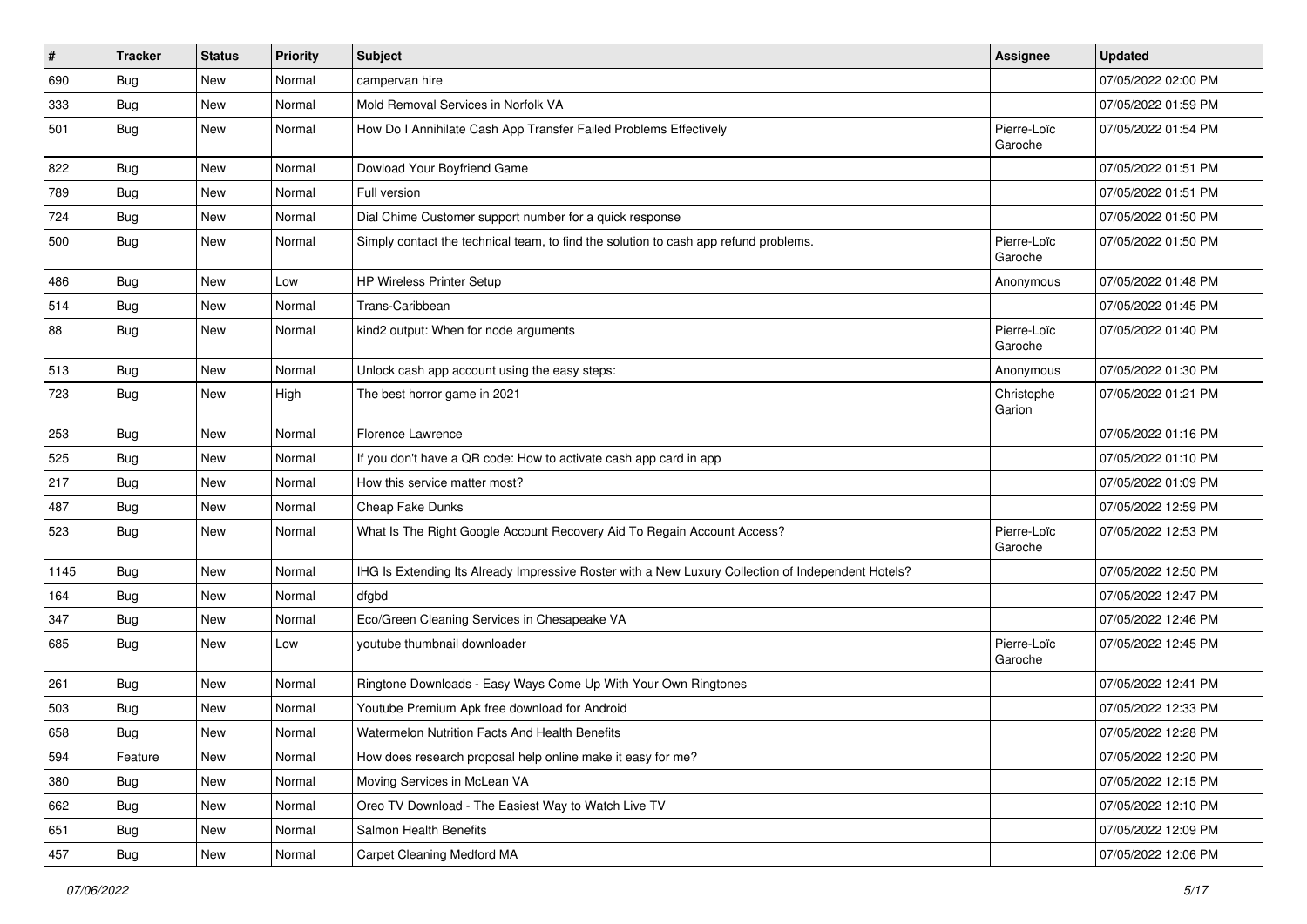| $\vert$ # | <b>Tracker</b> | <b>Status</b> | <b>Priority</b> | Subject                                                                    | <b>Assignee</b>        | <b>Updated</b>      |
|-----------|----------------|---------------|-----------------|----------------------------------------------------------------------------|------------------------|---------------------|
| 767       | <b>Bug</b>     | New           | Normal          | apkmod                                                                     |                        | 07/05/2022 11:57 AM |
| 481       | <b>Bug</b>     | New           | Normal          | Nur Online Shop                                                            |                        | 07/05/2022 11:49 AM |
| 556       | Bug            | New           | Normal          | Play Game Mod Apk With Your Friends                                        |                        | 07/05/2022 11:45 AM |
| 1104      | <b>Bug</b>     | New           | Normal          | Idle game fix bug                                                          |                        | 07/05/2022 11:42 AM |
| 577       | Bug            | New           | Normal          | Follow these easy steps to make Admiral Casino Login                       |                        | 07/05/2022 11:31 AM |
| 661       | <b>Bug</b>     | New           | Normal          | Turbo VPN MOD APK Download                                                 |                        | 07/05/2022 11:24 AM |
| 761       | <b>Bug</b>     | New           | Normal          | What is it about basketball that makes it so popular in the United States? | Corentin<br>Lauverjat  | 07/05/2022 11:09 AM |
| 237       | Feature        | New           | Normal          | HP Printer Assistant Software   Download & Install HP Assistant            |                        | 07/05/2022 11:07 AM |
| 532       | Bug            | New           | Normal          | My Assignment Help                                                         |                        | 07/05/2022 11:04 AM |
| 506       | Bug            | New           | Normal          | www.trendmicro.com/activate                                                |                        | 07/05/2022 11:03 AM |
| 649       | Feature        | New           | Normal          | Pear Health Benefits                                                       |                        | 07/05/2022 11:03 AM |
| 941       | Bug            | New           | Normal          | is Disney Now and Disney Plus different?                                   |                        | 07/05/2022 11:02 AM |
| 820       | <b>Bug</b>     | New           | Normal          | Metal Slug Apk para Android                                                |                        | 07/05/2022 10:50 AM |
| 278       | Bug            | New           | Normal          | Cash App Help & Solutions - Here You Will Get Better Assistance            |                        | 07/05/2022 10:47 AM |
| 482       | Bug            | New           | Normal          | <b>Text Window</b>                                                         |                        | 07/05/2022 10:45 AM |
| 282       | <b>Bug</b>     | New           | Normal          | Activate Cash App Card: Learn Simple Steps & Fix Errors                    |                        | 07/05/2022 10:17 AM |
| 794       | Feature        | New           | Normal          | Safe place to buy fifa coins                                               |                        | 07/05/2022 10:14 AM |
| 495       | Bug            | New           | Normal          | Twitch Clip Downloader Download Twitch Clips Online 2021                   |                        | 07/05/2022 10:12 AM |
| 489       | <b>Bug</b>     | New           | Normal          | Get cash app refund instantly if sent to the wrong person                  |                        | 07/05/2022 10:05 AM |
| 180       | Feature        | <b>New</b>    | Normal          | homoeobazaar                                                               |                        | 07/05/2022 09:59 AM |
| 615       | Bug            | New           | Normal          | CheapestMedsShop   100% Safe Medicines Online in USA UK & AUS.             |                        | 07/05/2022 09:58 AM |
| 671       | Bug            | New           | Normal          | Hot games                                                                  | Pierre-Loïc<br>Garoche | 07/05/2022 09:58 AM |
| 537       | Bug            | New           | Normal          | Get tech assistance with customer support on ATT Yahoo email login issue.  |                        | 07/05/2022 09:54 AM |
| 139       | Bug            | New           | Normal          | relseo                                                                     |                        | 07/05/2022 09:42 AM |
| 520       | <b>Bug</b>     | New           | Normal          | What Is The Major Role Of Cash.app/Help and Support Page?                  |                        | 07/05/2022 09:33 AM |
| 510       | Feature        | New           | Normal          | Fashion                                                                    | Anonymous              | 07/05/2022 09:33 AM |
| 157       | Bug            | New           | Normal          | Forget cash app pin                                                        |                        | 07/05/2022 09:29 AM |
| 119       | Bug            | New           | Normal          | klhjigyu                                                                   |                        | 07/05/2022 09:23 AM |
| 825       | Bug            | New           | Normal          | Lucky Patcher Download                                                     |                        | 07/05/2022 09:19 AM |
| 771       | Bug            | New           | Normal          | united airlines baggage policy                                             |                        | 07/05/2022 09:19 AM |
| 400       | Bug            | New           | Normal          | Office Moving Services in Potomac MD                                       |                        | 07/05/2022 09:18 AM |
| 568       | Bug            | New           | Normal          | Instale a versão mais recente do YouTube Premium                           |                        | 07/05/2022 09:14 AM |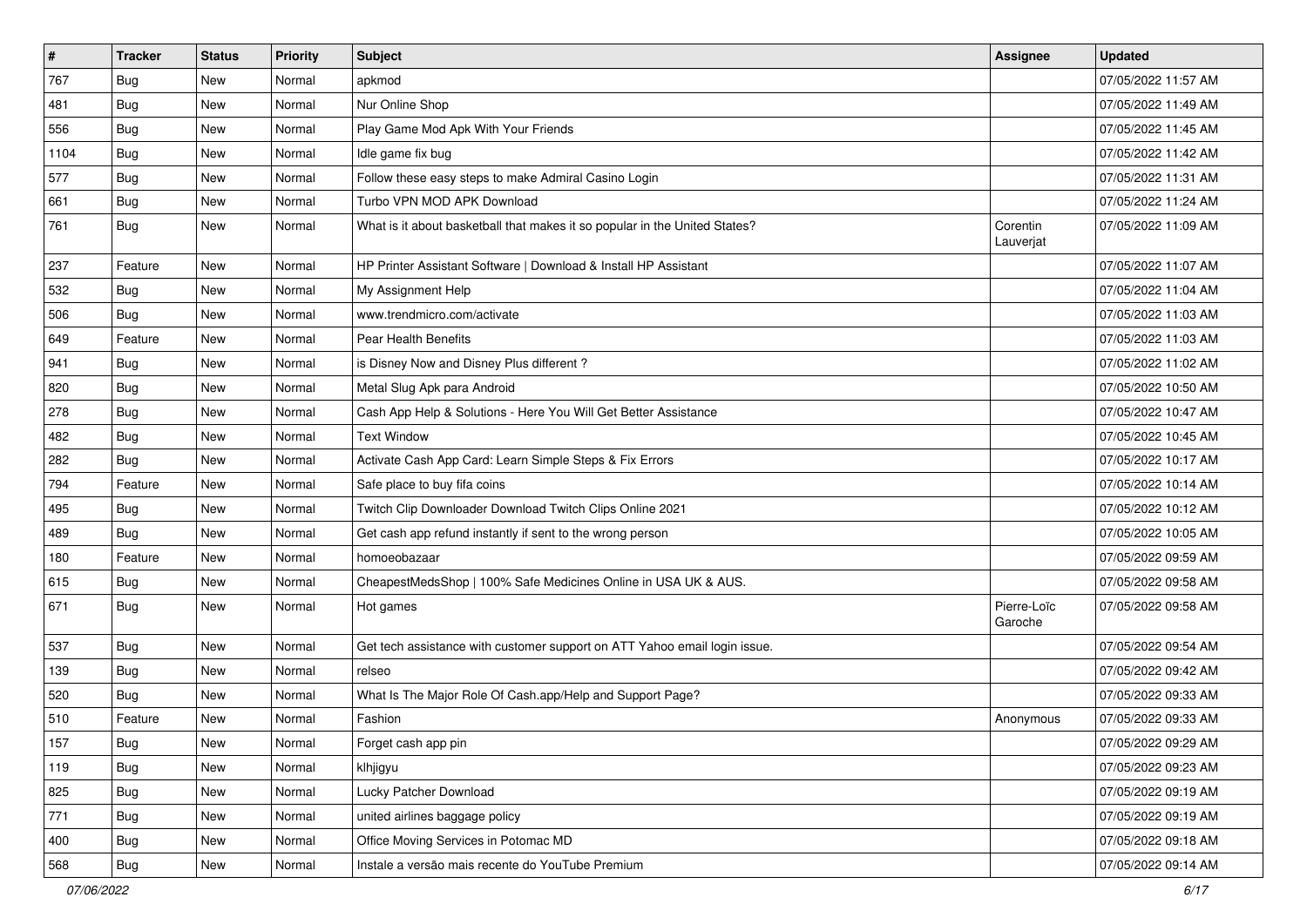| $\vert$ # | <b>Tracker</b> | <b>Status</b> | Priority | <b>Subject</b>                                                                                          | <b>Assignee</b>        | <b>Updated</b>      |
|-----------|----------------|---------------|----------|---------------------------------------------------------------------------------------------------------|------------------------|---------------------|
| 1114      | <b>Bug</b>     | New           | Normal   | To control the car, all you must do is click to go left or right and release the button to go straight. |                        | 07/05/2022 09:01 AM |
| 271       | Feature        | New           | Normal   | Fashion                                                                                                 |                        | 07/05/2022 08:55 AM |
| 515       | Bug            | New           | Normal   | Fragment Nike Dunk High Tokyo Fake                                                                      |                        | 07/05/2022 08:55 AM |
| 115       | <b>Bug</b>     | New           | Normal   | <b>NFL LIVE STREAM</b>                                                                                  |                        | 07/05/2022 08:46 AM |
| 699       | Bug            | New           | Normal   | Would you be able to utilize Cash App Twitch?                                                           |                        | 07/05/2022 08:42 AM |
| 960       | Feature        | New           | Normal   | Zooming Instagram Picture In Full HD                                                                    | Pierre-Loïc<br>Garoche | 07/05/2022 08:36 AM |
| 1120      | Bug            | New           | Normal   | Summary of 5 best coloring apps on phones                                                               |                        | 07/05/2022 08:31 AM |
| 722       | Bug            | New           | Normal   | Vergrößern Sie Instagram-Fotos mit instazoom                                                            | Christophe<br>Garion   | 07/05/2022 08:23 AM |
| 460       | Bug            | New           | Normal   | Floor Cleaning Medford MA                                                                               |                        | 07/05/2022 08:19 AM |
| 484       | <b>Bug</b>     | New           | Normal   | UK best essay writing service                                                                           |                        | 07/05/2022 08:08 AM |
| 1144      | Bug            | New           | Normal   | <b>Tour Packages</b>                                                                                    |                        | 07/05/2022 07:55 AM |
| 709       | <b>Bug</b>     | New           | Normal   | How To Load Cash App Card At Walmart Without Having To Face Any Hassle?                                 |                        | 07/05/2022 07:45 AM |
| 613       | <b>Bug</b>     | New           | Normal   | Buy Aspadol 100mg Tab Online in US, UK, AU   Erospharmacy                                               |                        | 07/05/2022 07:31 AM |
| 194       | Bug            | New           | Normal   | lace closure wigs                                                                                       |                        | 07/05/2022 07:30 AM |
| 741       | <b>Bug</b>     | New           | Normal   | <b>Blockchain Technology Solutions</b>                                                                  |                        | 07/05/2022 07:25 AM |
| 143       | <b>Bug</b>     | New           | Normal   | Bob lace front wigs                                                                                     |                        | 07/05/2022 07:09 AM |
| 272       | Feature        | New           | Normal   | Fashion                                                                                                 |                        | 07/05/2022 07:06 AM |
| 247       | <b>Bug</b>     | New           | Normal   | best 4 Channel Amp                                                                                      |                        | 07/05/2022 07:06 AM |
| 527       | Feature        | New           | Normal   | My Teachers                                                                                             |                        | 07/05/2022 07:06 AM |
| 763       | <b>Bug</b>     | New           | High     | How to Make a Ringtone on Your iPhone                                                                   |                        | 07/05/2022 07:00 AM |
| 572       | Feature        | New           | Normal   | New features of WhatsApp Plus on Android phones                                                         | Pierre-Loïc<br>Garoche | 07/05/2022 06:45 AM |
| 285       | Bug            | New           | Normal   | Have you ever written an essay?                                                                         |                        | 07/05/2022 06:42 AM |
| 774       | <b>Bug</b>     | New           | Normal   | Follow proper initiatives                                                                               |                        | 07/05/2022 06:06 AM |
| 645       | Bug            | New           | Normal   | thong tin chinh xac nhat hom nay                                                                        |                        | 07/05/2022 06:06 AM |
| 529       | <b>Bug</b>     | New           | Normal   | Thop TV APK - Free Download for Android                                                                 |                        | 07/05/2022 05:47 AM |
| 698       | Feature        | New           | Normal   | Connect with cash app representative to ask about cash app flip scam                                    |                        | 07/05/2022 05:46 AM |
| 140       | Bug            | New           | Normal   | sugarbalanceusa                                                                                         |                        | 07/05/2022 05:29 AM |
| 619       | Bug            | New           | Normal   | Online Trusted Medicine Store in US for Health - Genericmedsupply                                       |                        | 07/05/2022 05:11 AM |
| 483       | Bug            | New           | Normal   | UK best essay writing service                                                                           |                        | 07/05/2022 05:11 AM |
| 680       | Feature        | New           | Normal   | Word Jewels 2                                                                                           |                        | 07/05/2022 04:59 AM |
| 541       | Bug            | New           | Normal   | How to fix the cash app payment failed errors?                                                          |                        | 07/05/2022 04:55 AM |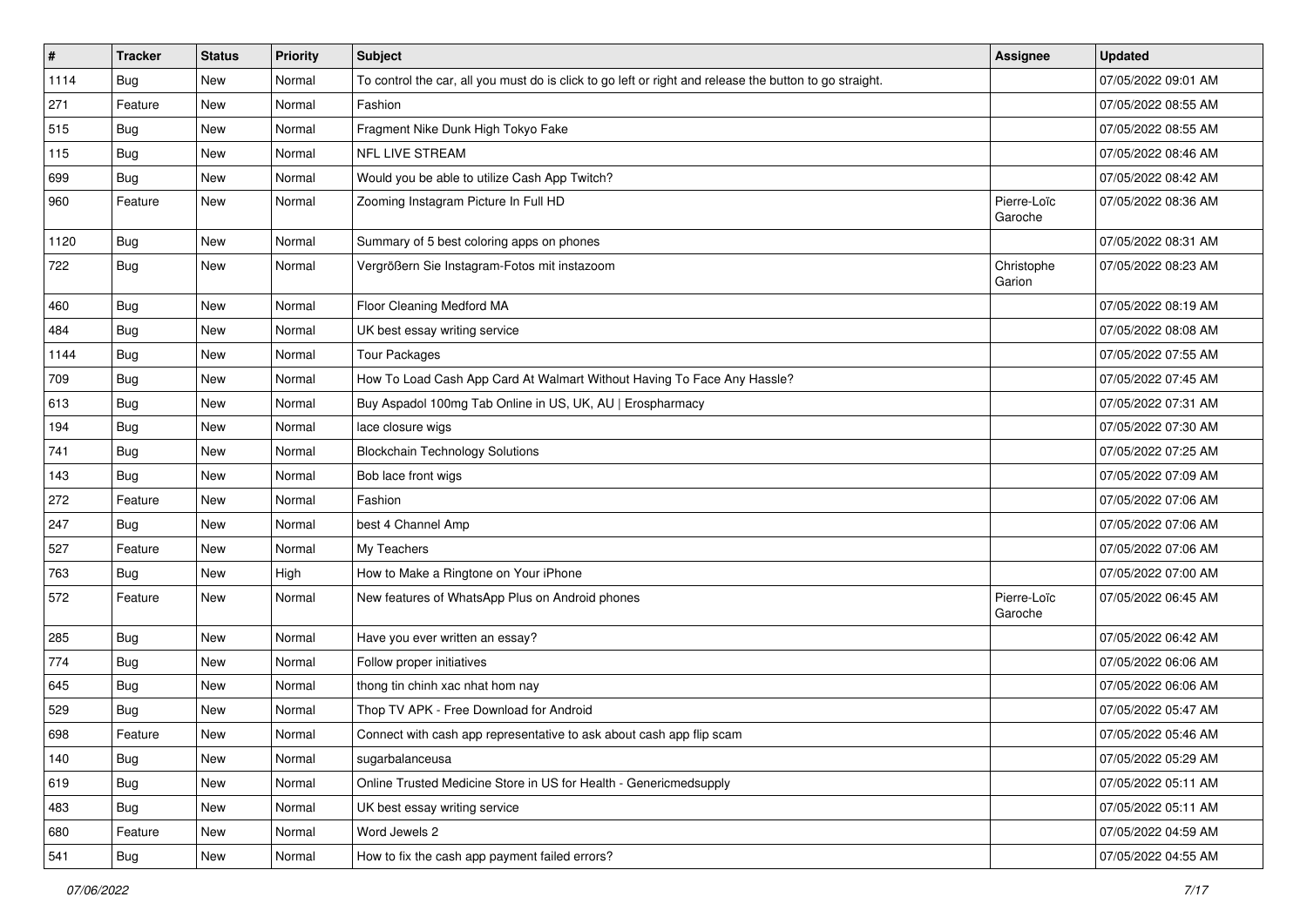| $\sharp$ | <b>Tracker</b> | <b>Status</b> | <b>Priority</b> | <b>Subject</b>                                                                                                                                                                                                                                                        | Assignee               | <b>Updated</b>      |
|----------|----------------|---------------|-----------------|-----------------------------------------------------------------------------------------------------------------------------------------------------------------------------------------------------------------------------------------------------------------------|------------------------|---------------------|
| 656      | <b>Bug</b>     | New           | Normal          | Kiwi Nutrition Facts And Health Benefits                                                                                                                                                                                                                              |                        | 07/05/2022 04:52 AM |
| 570      | <b>Bug</b>     | <b>New</b>    | Normal          | What is Sutton bank cash app customer service phone number?                                                                                                                                                                                                           | Pierre-Loïc<br>Garoche | 07/05/2022 04:34 AM |
| 631      | <b>Bug</b>     | <b>New</b>    | Normal          | How Can I Load Cash App Card at Walmart straight away?                                                                                                                                                                                                                |                        | 07/05/2022 04:34 AM |
| 688      | Bug            | <b>New</b>    | Normal          | How to use twitch.tv/activate?                                                                                                                                                                                                                                        |                        | 07/05/2022 04:19 AM |
| 546      | Feature        | New           | Normal          | Quickbooks Error                                                                                                                                                                                                                                                      |                        | 07/05/2022 04:14 AM |
| 598      | <b>Bug</b>     | New           | Normal          | Universo s / f Download                                                                                                                                                                                                                                               |                        | 07/05/2022 04:13 AM |
| 614      | Bug            | New           | Normal          | Como baixar o MOD APK no celular                                                                                                                                                                                                                                      |                        | 07/05/2022 04:08 AM |
| 783      | <b>Bug</b>     | New           | Normal          | How Do I Determine The Reasons And Solutions To Fix Cash App Transfer Failed?                                                                                                                                                                                         |                        | 07/05/2022 04:03 AM |
| 63       | Feature        | New           | Normal          | Skip normalization step in mutation generation if it possible                                                                                                                                                                                                         | Pierre-Loïc<br>Garoche | 07/05/2022 03:53 AM |
| 706      | Bug            | New           | Normal          | How Can You Cancel A Cash App Payment Without Any Prior Information?                                                                                                                                                                                                  |                        | 07/05/2022 03:46 AM |
| 1108     | Bug            | New           | Normal          | Six Guns Mod Apk Answers Your Questions                                                                                                                                                                                                                               |                        | 07/05/2022 03:27 AM |
| 345      | <b>Bug</b>     | New           | Normal          | Stain Protection Services in Chesapeake VA                                                                                                                                                                                                                            |                        | 07/05/2022 03:13 AM |
| 728      | Bug            | <b>New</b>    | Normal          | Will Cash App refund money if scammed? Hitches With Optimum Ease                                                                                                                                                                                                      |                        | 07/05/2022 02:45 AM |
| 970      | Bug            | New           | Normal          | The Amount Of Time Does Cash App Direct Deposit Time Take?                                                                                                                                                                                                            |                        | 07/05/2022 02:33 AM |
| 473      | <b>Bug</b>     | New           | Normal          | Floor Stripping Arlington MA                                                                                                                                                                                                                                          |                        | 07/05/2022 02:30 AM |
| 704      | Bug            | <b>New</b>    | Normal          | Reach support team of Chime Customer Service for instant help                                                                                                                                                                                                         |                        | 07/05/2022 02:23 AM |
| 781      | <b>Bug</b>     | New           | Normal          | Free Whatsapp Group to Join                                                                                                                                                                                                                                           |                        | 07/05/2022 02:19 AM |
| 686      | Bug            | New           | Normal          | Welcome To The Most Demandable Mahipalpur Escorts Agency                                                                                                                                                                                                              |                        | 07/05/2022 02:18 AM |
| 587      | <b>Bug</b>     | New           | Normal          | Why Picsart Pro Offers Great Features                                                                                                                                                                                                                                 |                        | 07/05/2022 02:12 AM |
| 716      | Bug            | New           | Normal          | La celebración de un BabyShower.                                                                                                                                                                                                                                      |                        | 07/05/2022 01:58 AM |
| 788      | Bug            | <b>New</b>    | Normal          | Intro Maker Mod APK                                                                                                                                                                                                                                                   |                        | 07/05/2022 01:50 AM |
| 558      | Feature        | New           | Normal          | <b>Stunning Classic Sofas</b>                                                                                                                                                                                                                                         |                        | 07/05/2022 01:46 AM |
| 620      | Bug            | New           | Normal          | Viagra Meds: Fastest & Quick Delivery On Your Doorstep - USA                                                                                                                                                                                                          |                        | 07/05/2022 01:45 AM |
| 782      | Bug            | <b>New</b>    | Normal          | Comment faire une sonnerie téléphonique                                                                                                                                                                                                                               |                        | 07/05/2022 01:35 AM |
| 602      | <b>Bug</b>     | New           | Normal          | Best Essay Writing Service UK                                                                                                                                                                                                                                         | Pierre-Loïc<br>Garoche | 07/05/2022 01:28 AM |
| 593      | Bug            | New           | Normal          | Eiffel Spark Ultimate C2 SN series is a fully synthetic range of advanced performance engine oils blended in high<br>performance fully synthetic (PAO - polyalphaolefin) basestocks fortified with advanced technology additive<br>system, specifically formulated to |                        | 07/05/2022 01:19 AM |
| 450      | Bug            | New           | Normal          | Floor Stripping Quincy MA                                                                                                                                                                                                                                             |                        | 07/05/2022 01:16 AM |
| 961      | <b>Bug</b>     | New           | Normal          | TeaTv is an Android                                                                                                                                                                                                                                                   |                        | 07/05/2022 12:43 AM |
| 542      | <b>Bug</b>     | New           | Normal          | Web N Logo Design                                                                                                                                                                                                                                                     |                        | 07/05/2022 12:19 AM |
| 677      | Bug            | New           | Normal          | Logo Design Services Near Me                                                                                                                                                                                                                                          |                        | 07/05/2022 12:15 AM |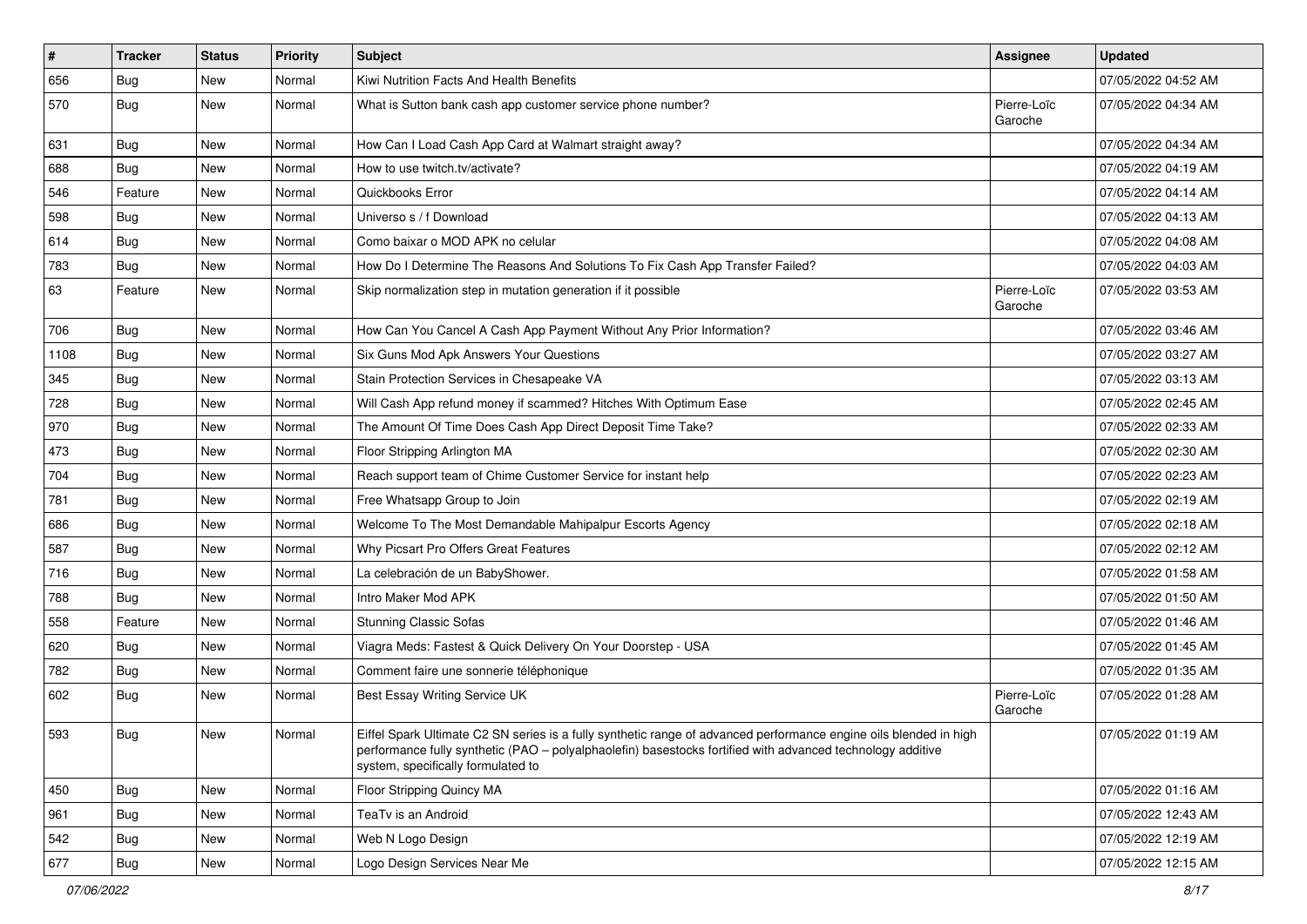| $\vert$ # | <b>Tracker</b> | <b>Status</b> | Priority | <b>Subject</b>                                                                   | <b>Assignee</b>        | <b>Updated</b>      |
|-----------|----------------|---------------|----------|----------------------------------------------------------------------------------|------------------------|---------------------|
| 504       | <b>Bug</b>     | New           | Normal   | A beginner should always look for online Java assignment help!                   |                        | 07/05/2022 12:09 AM |
| 580       | <b>Bug</b>     | New           | High     | What is Narrative Essay?                                                         | Christophe<br>Garion   | 07/05/2022 12:04 AM |
| 770       | <b>Bug</b>     | New           | Normal   | Canon IJ Network Tool                                                            |                        | 07/04/2022 11:49 PM |
| 742       | Bug            | New           | Normal   | How Long Does Cash App Support Take To Respond For A Better Support?             |                        | 07/04/2022 11:48 PM |
| 687       | Bug            | New           | Normal   | How to use twitch.tv/activate?                                                   |                        | 07/04/2022 11:40 PM |
| 628       | <b>Bug</b>     | New           | Normal   | CV reviewing services!                                                           |                        | 07/04/2022 11:33 PM |
| 269       | Bug            | New           | Normal   | Is there such a site for app design?                                             | Anonymous              | 07/04/2022 11:15 PM |
| 331       | <b>Bug</b>     | New           | Normal   | Water Extraction Services in Norfolk VA                                          |                        | 07/04/2022 10:34 PM |
| 622       | Bug            | New           | Normal   | CheapestMedsShop   100% Safe Medicines Online in UK & AUS.                       |                        | 07/04/2022 10:26 PM |
| 954       | Bug            | New           | Normal   | AZ Screen Recorder Mod                                                           |                        | 07/04/2022 10:08 PM |
| 638       | <b>Bug</b>     | New           | Normal   | Run 3 game                                                                       |                        | 07/04/2022 09:49 PM |
| 766       | Bug            | New           | Normal   | Pobreflix Mod APK Review                                                         |                        | 07/04/2022 09:29 PM |
| 336       | <b>Bug</b>     | New           | Normal   | Tile & Grout Cleaning Services in Norfolk VA                                     |                        | 07/04/2022 08:59 PM |
| 461       | Bug            | New           | Normal   | Germs Removal Medford MA                                                         |                        | 07/04/2022 08:49 PM |
| 714       | Bug            | New           | Normal   | Cuevana 3 Premium - Enjoy Your Favorite Movies and TV Shows on Your Smart TV     |                        | 07/04/2022 08:46 PM |
| 636       | <b>Bug</b>     | New           | Normal   | What is the most popular furniture color?                                        |                        | 07/04/2022 08:31 PM |
| 562       | Bug            | New           | Normal   | Learn Basic Mahjong Rules                                                        |                        | 07/04/2022 08:22 PM |
| 812       | Feature        | New           | Normal   | canon.com/ijsetup                                                                |                        | 07/04/2022 08:21 PM |
| 712       | Bug            | New           | Normal   | <b>Tips and Tricks</b>                                                           |                        | 07/04/2022 07:57 PM |
| 940       | Bug            | <b>New</b>    | Normal   | What is Plex and Is Plex Legal?                                                  |                        | 07/04/2022 07:54 PM |
| 563       | <b>Bug</b>     | New           | Normal   | Understanding the Difference Between Free and Paid Mod Apks                      |                        | 07/04/2022 07:50 PM |
| 251       | Bug            | New           | Normal   | All About Cash App Transfer Fail Problems                                        | Pierre-Loïc<br>Garoche | 07/04/2022 07:45 PM |
| 809       | <b>Bug</b>     | New           | Normal   | Smash Karts - immerse yourself in the exciting race                              |                        | 07/04/2022 07:42 PM |
| 810       | Feature        | New           | Normal   | how to remove viruses from a phone                                               |                        | 07/04/2022 07:35 PM |
| 601       | <b>Bug</b>     | New           | Normal   | Best Essay Writing Service UK                                                    | Pierre-Loïc<br>Garoche | 07/04/2022 07:26 PM |
| 134       | <b>Bug</b>     | New           | Normal   | wisegolfers                                                                      |                        | 07/04/2022 07:14 PM |
| 765       | <b>Bug</b>     | New           | Normal   | Follow proper initiatives to check my cash app                                   |                        | 07/04/2022 07:06 PM |
| 490       | <b>Bug</b>     | New           | Normal   | Unlock cash app account by getting quick solutions from the technical executives |                        | 07/04/2022 07:00 PM |
| 707       | <b>Bug</b>     | New           | Normal   | Why Accounting Assignments Are Beneficial For The Students?                      | Pierre-Loïc<br>Garoche | 07/04/2022 06:59 PM |
| 239       | <b>Bug</b>     | New           | Normal   | Algunas características más de Choices MOD APK                                   |                        | 07/04/2022 06:59 PM |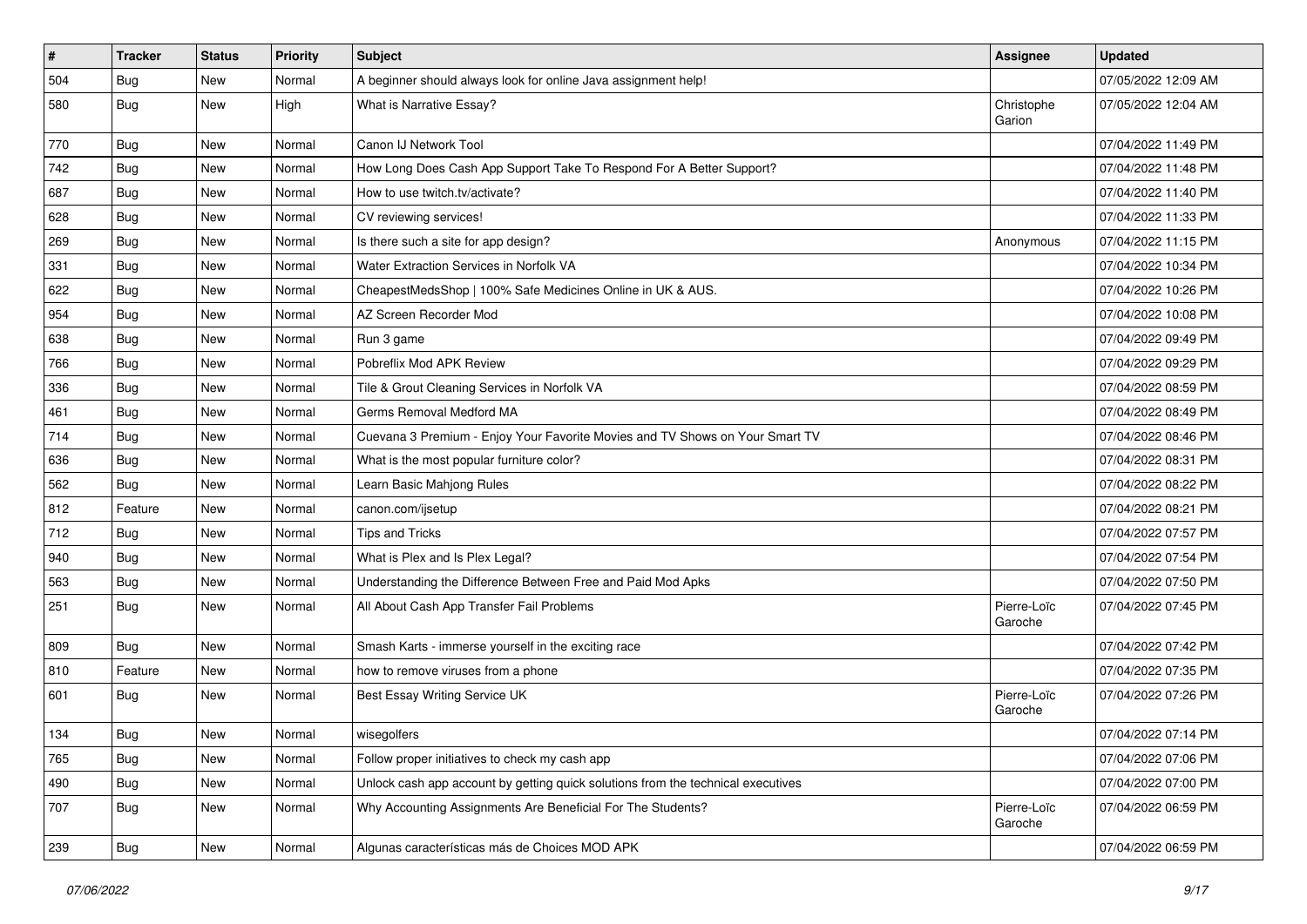| $\vert$ # | Tracker    | <b>Status</b> | <b>Priority</b> | Subject                                                            | <b>Assignee</b>        | <b>Updated</b>      |
|-----------|------------|---------------|-----------------|--------------------------------------------------------------------|------------------------|---------------------|
| 263       | Feature    | New           | Normal          | Wrecked Car Is Nothing But A Worthless                             | Pierre-Loïc<br>Garoche | 07/04/2022 06:49 PM |
| 575       | Feature    | New           | Low             | cheap jordan replicas for sale                                     | Pierre-Loïc<br>Garoche | 07/04/2022 06:49 PM |
| 735       | Bug        | New           | Normal          | A quick fix of how to get money back from cash app stocks          |                        | 07/04/2022 06:49 PM |
| 133       | <b>Bug</b> | New           | Normal          | craftlabs                                                          |                        | 07/04/2022 06:33 PM |
| 235       | <b>Bug</b> | New           | Low             | HP Printer Assistant Software   Download & Install HP Assistant    |                        | 07/04/2022 06:32 PM |
| 240       | Feature    | New           | Normal          | Juego interesante de Dragon Ball Legends MOD APK                   |                        | 07/04/2022 06:19 PM |
| 610       | Feature    | New           | Normal          | CheapestMedsShop 100% Safe Medicines Online in USA UK & AUS.       |                        | 07/04/2022 06:12 PM |
| 659       | Bug        | New           | Normal          | Olive Oil Properties And Health Benefits                           |                        | 07/04/2022 06:06 PM |
| 717       | <b>Bug</b> | New           | Normal          | Disney Plus Apk - Watch Movies and TV Shows on Your Device         |                        | 07/04/2022 05:53 PM |
| 280       | <b>Bug</b> | New           | Normal          | Pacific Web Design                                                 |                        | 07/04/2022 05:52 PM |
| 175       | Feature    | New           | Normal          | All About Cash App Transfer Fail Problems                          |                        | 07/04/2022 05:44 PM |
| 231       | <b>Bug</b> | New           | Normal          | Is the ringtone download difficult or not?                         | Pierre-Loïc<br>Garoche | 07/04/2022 05:42 PM |
| 693       | Feature    | New           | Normal          | How To Get My Money Back From The Cash App To Your Wallet?         |                        | 07/04/2022 05:41 PM |
| 683       | Feature    | New           | Normal          | Game creation                                                      |                        | 07/04/2022 05:02 PM |
| 710       | Bug        | New           | Normal          | Take Necessary Assistance If You Are Unable Activate Cash App Card |                        | 07/04/2022 04:59 PM |
| 768       | <b>Bug</b> | New           | Normal          | Where can you buy best jackets online?                             |                        | 07/04/2022 04:44 PM |
| 750       | <b>Bug</b> | New           | Normal          | Create a Report Template                                           |                        | 07/04/2022 04:40 PM |
| 302       | <b>Bug</b> | New           | Normal          | Auto Electrical Repair Services in Norcross GA                     |                        | 07/04/2022 04:34 PM |
| 950       | <b>Bug</b> | New           | Normal          | ij.start canon                                                     |                        | 07/04/2022 04:29 PM |
| 174       | Feature    | New           | Normal          | Digital Marketing Philadelphia                                     |                        | 07/04/2022 03:52 PM |
| 611       | Feature    | New           | Normal          | Buy All Modafinil & Armodafinil Tablets @Buy Modafinil US          |                        | 07/04/2022 03:51 PM |
| 151       | Feature    | New           | Normal          | Law Essay Writing Service - Assignments Planet                     |                        | 07/04/2022 03:47 PM |
| 201       | Bug        | New           | Normal          | closure wig                                                        |                        | 07/04/2022 03:28 PM |
| 670       | Bug        | New           | Normal          | JTWhatsApp Apk - The New and Improved WhatsApp                     |                        | 07/04/2022 03:20 PM |
| 474       | <b>Bug</b> | New           | Normal          | Floor Waxing Arlington MA                                          |                        | 07/04/2022 02:14 PM |
| 497       | Bug        | New           | Normal          | Fake Nike Dunk Low Off-White Lot 50                                |                        | 07/04/2022 02:01 PM |
| 509       | Feature    | New           | Normal          | Fashion                                                            | Anonymous              | 07/04/2022 01:59 PM |
| 784       | Bug        | New           | Normal          | How To Add Money On Cash App Card And Check The Funds?             |                        | 07/04/2022 01:54 PM |
| 672       | <b>Bug</b> | New           | Normal          | The easiest way to delete ringtones on iPhone                      |                        | 07/04/2022 01:22 PM |
| 478       | Feature    | New           | Normal          | Is it safe to install third-party WhatsApp GB?                     |                        | 07/04/2022 01:18 PM |
| 222       | Bug        | New           | Normal          | Social Profile links                                               |                        | 07/04/2022 01:09 PM |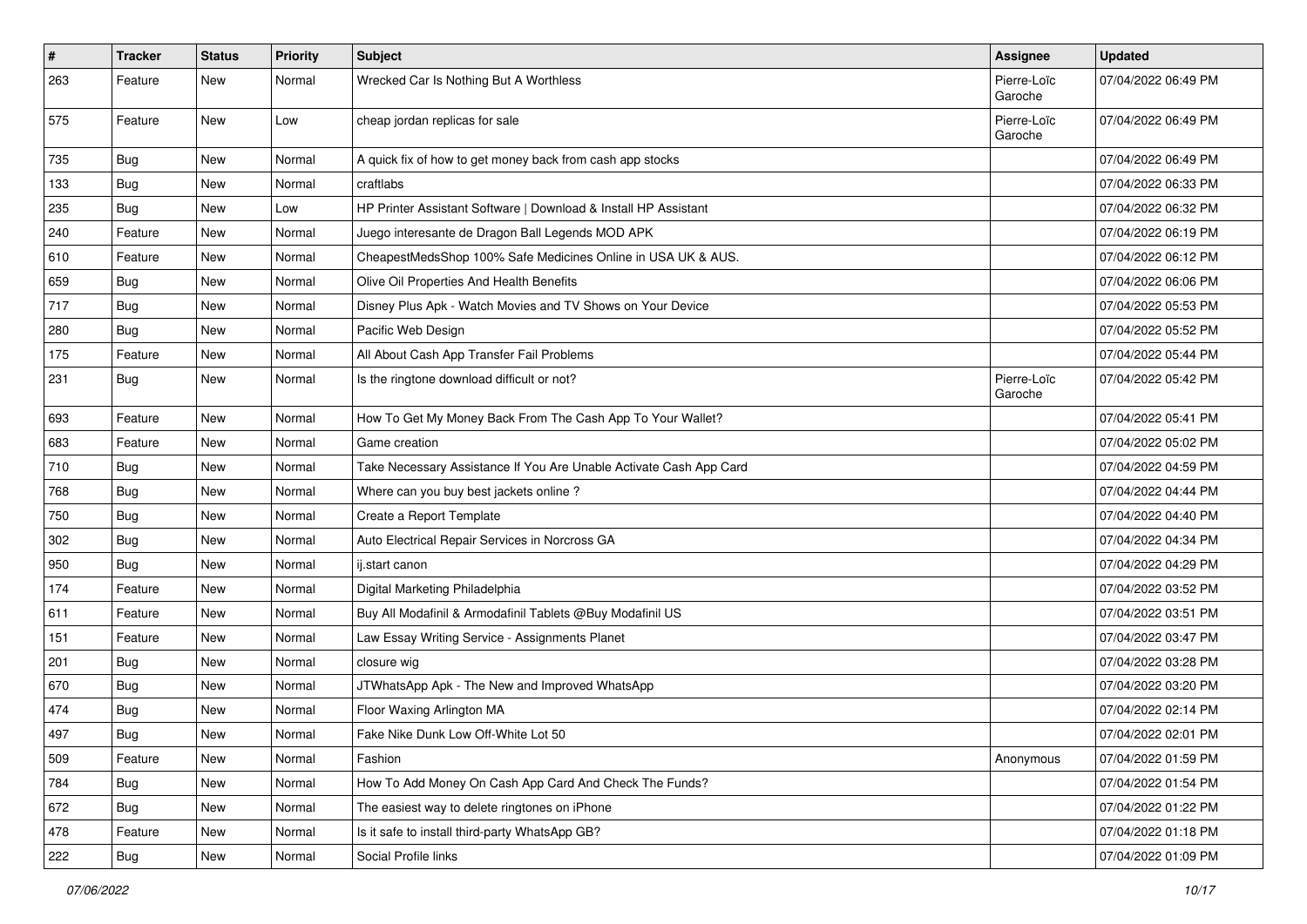| $\vert$ # | <b>Tracker</b> | <b>Status</b> | <b>Priority</b> | <b>Subject</b>                                                                                                                                           | <b>Assignee</b>        | <b>Updated</b>      |
|-----------|----------------|---------------|-----------------|----------------------------------------------------------------------------------------------------------------------------------------------------------|------------------------|---------------------|
| 689       | <b>Bug</b>     | <b>New</b>    | Normal          | How to use twitch.tv/activate?                                                                                                                           |                        | 07/04/2022 12:58 PM |
| 720       | <b>Bug</b>     | New           | Normal          | How does Cash App Phone Number provide a quick treatment?                                                                                                |                        | 07/04/2022 12:42 PM |
| 732       | Bug            | New           | Normal          | Get rectifications steps about why cash app transfer failed                                                                                              |                        | 07/04/2022 12:38 PM |
| 118       | Bug            | New           | Normal          | golf                                                                                                                                                     | Anonymous              | 07/04/2022 12:35 PM |
| 815       | <b>Bug</b>     | New           | Normal          | how do i call cash app customer service                                                                                                                  | <b>Xavier Thirioux</b> | 07/04/2022 12:34 PM |
| 1111      | <b>Bug</b>     | New           | Normal          | LOLBeans is a fun battle royale game where you race with other players while avoiding obstacles. Reach the end<br>of the course in competitive gameplay! |                        | 07/04/2022 12:23 PM |
| 1102      | Bug            | New           | Normal          | Charlottesville Travel Guide?                                                                                                                            |                        | 07/04/2022 12:20 PM |
| 764       | Bug            | New           | Normal          | What is available to see what I can watch HBO Max?                                                                                                       |                        | 07/04/2022 12:11 PM |
| 618       | Bug            | New           | Normal          | Buy Steroids Online with OurMedicnes.com   Best Quality Steroids                                                                                         |                        | 07/04/2022 12:08 PM |
| 116       | Bug            | New           | Normal          | aertaeyg                                                                                                                                                 |                        | 07/04/2022 11:37 AM |
| 958       | Bug            | New           | Normal          | Avail Cash app support service to know Sutton bank cash app number                                                                                       |                        | 07/04/2022 11:36 AM |
| 214       | Feature        | New           | Normal          | Five Christmas Apps For Apple Users                                                                                                                      |                        | 07/04/2022 11:35 AM |
| 803       | Feature        | New           | High            | Ketamine Online Store                                                                                                                                    | Pierre-Loïc<br>Garoche | 07/04/2022 11:31 AM |
| 657       | Bug            | New           | Normal          | <b>Coconut Nutrition Facts And Health Benefits</b>                                                                                                       |                        | 07/04/2022 11:24 AM |
| 265       | <b>Bug</b>     | New           | Normal          | 3 Faq's On Downloading To Your Apple Ipod                                                                                                                |                        | 07/04/2022 11:04 AM |
| 1143      | Bug            | New           | Normal          | Soap2day                                                                                                                                                 |                        | 07/04/2022 11:04 AM |
| 1142      | Feature        | New           | Normal          | Watch Free Sports Online                                                                                                                                 |                        | 07/04/2022 11:03 AM |
| 1141      | Feature        | New           | Normal          | Retro Bowl game free                                                                                                                                     |                        | 07/04/2022 10:59 AM |
| 592       | <b>Bug</b>     | New           | Normal          | Deezer Premium APK - Baixe músicas de qualquer lugar do mundo de graça                                                                                   |                        | 07/04/2022 10:43 AM |
| 799       | Bug            | New           | Normal          | Who Is an ETL Engineer                                                                                                                                   |                        | 07/04/2022 10:42 AM |
| 114       | Bug            | New           | Normal          | <b>Medical Research Writing Services</b>                                                                                                                 |                        | 07/04/2022 10:30 AM |
| 725       | Feature        | <b>New</b>    | Normal          | What are memo writing services design                                                                                                                    |                        | 07/04/2022 10:27 AM |
| 518       | Bug            | New           | Normal          | How To Check The Balance Of Cash App Account By Taking Cash App Support?                                                                                 |                        | 07/04/2022 10:21 AM |
| 705       | Bug            | New           | Normal          | wuxiaworld                                                                                                                                               |                        | 07/04/2022 10:20 AM |
| 132       | <b>Bug</b>     | New           | Normal          | concrete-everything                                                                                                                                      |                        | 07/04/2022 10:12 AM |
| 667       | Bug            | <b>New</b>    | Normal          | What Is a Ringtone?                                                                                                                                      |                        | 07/04/2022 09:55 AM |
| 476       | Feature        | <b>New</b>    | High            | <b>American Airlines Reservations</b>                                                                                                                    |                        | 07/04/2022 09:51 AM |
| 581       | Bug            | New           | Normal          | E-Learning Course Help                                                                                                                                   |                        | 07/04/2022 09:23 AM |
| 994       | Feature        | New           | Normal          | Cricut.com/setup                                                                                                                                         |                        | 07/04/2022 09:23 AM |
| 198       | Bug            | New           | Normal          | DR. RECKEWEG R42 (HAEMOVENIN) (22ML)                                                                                                                     |                        | 07/04/2022 09:20 AM |
| 316       | <b>Bug</b>     | New           | Normal          | Finden Sie den besten Klingelton für Ihr Telefon                                                                                                         |                        | 07/04/2022 09:17 AM |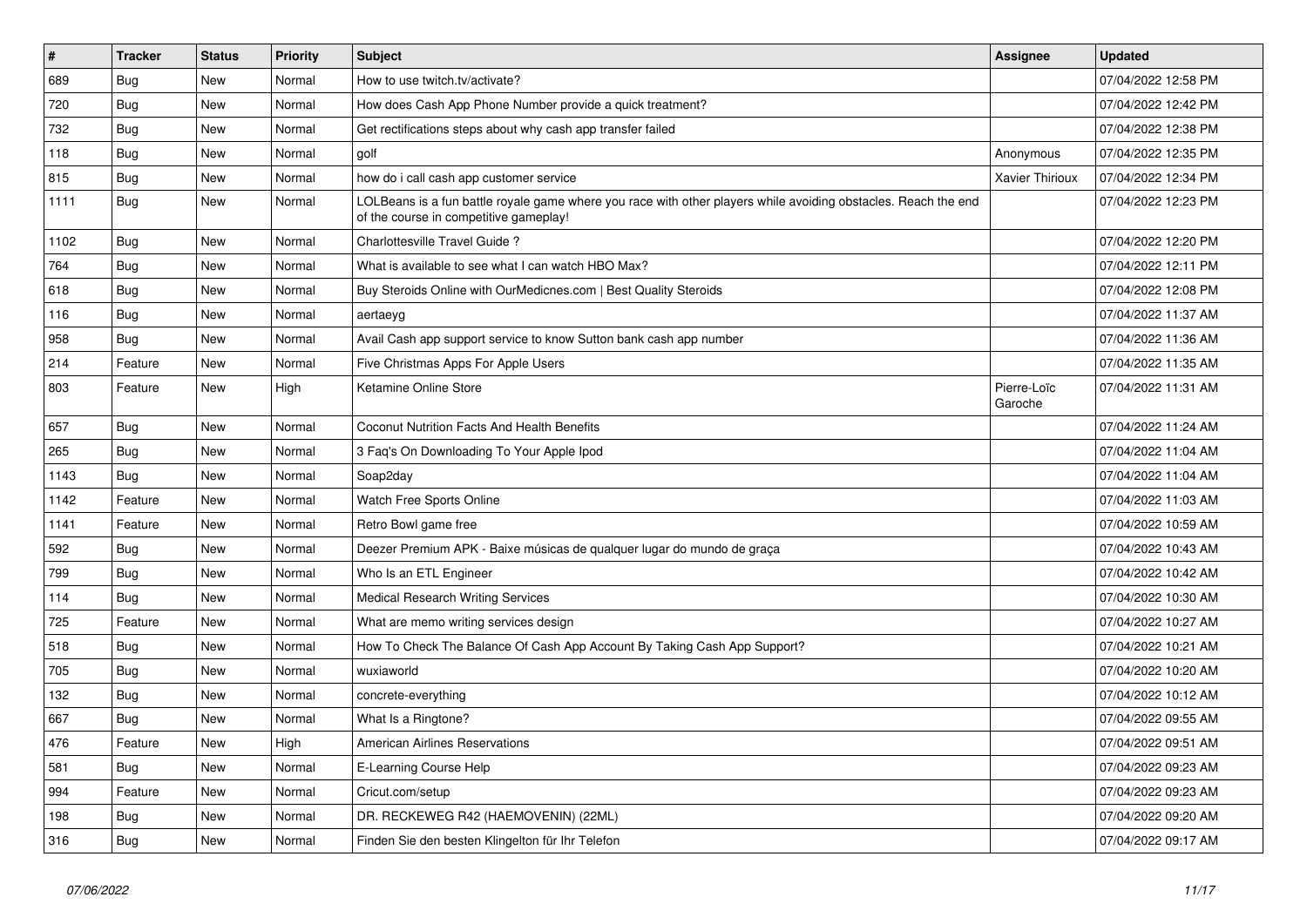| $\vert$ # | <b>Tracker</b> | <b>Status</b> | <b>Priority</b> | Subject                                                              | <b>Assignee</b>        | <b>Updated</b>      |
|-----------|----------------|---------------|-----------------|----------------------------------------------------------------------|------------------------|---------------------|
| 759       | <b>Bug</b>     | New           | Normal          | Canon IJ Network Tool                                                | Pierre-Loïc<br>Garoche | 07/04/2022 09:13 AM |
| 599       | <b>Bug</b>     | New           | Normal          | Do you know how to delete cash app account from your computer?       |                        | 07/04/2022 09:12 AM |
| 779       | Feature        | New           | Normal          | Latest Whatsapp groups for Teens                                     | Pierre-Loïc<br>Garoche | 07/04/2022 09:11 AM |
| 595       | Bug            | New           | Normal          | RFM Online - une révolution dans la gestion de l'identité numérique  |                        | 07/04/2022 08:30 AM |
| 159       | <b>Bug</b>     | New           | Normal          | xfguih njgkh                                                         |                        | 07/04/2022 07:13 AM |
| 984       | Bug            | New           | Normal          | How to disable, permanently delete Twitter account on phone, PC      |                        | 07/04/2022 07:11 AM |
| 555       | <b>Bug</b>     | New           | Normal          | web design development in hyderabad                                  |                        | 07/04/2022 07:09 AM |
| 989       | Bug            | New           | Normal          | Barewoods Wax Cigar                                                  |                        | 07/04/2022 07:09 AM |
| 977       | Bug            | New           | Normal          | Fans of the Old Country will like this book.                         |                        | 07/04/2022 06:54 AM |
| 787       | Bug            | New           | Normal          | Assured Assignment Help                                              |                        | 07/04/2022 06:28 AM |
| 769       | <b>Bug</b>     | New           | Normal          | check my cash app                                                    |                        | 07/04/2022 06:14 AM |
| 171       | Feature        | New           | Normal          | loan management system                                               |                        | 07/04/2022 06:03 AM |
| 702       | <b>Bug</b>     | New           | Normal          | Avail Chime Customer Service to know How To Get Chime Bank Statement |                        | 07/04/2022 05:58 AM |
| 931       | Feature        | New           | High            | Situs Judi Slot Online apel888                                       | Pierre-Loïc<br>Garoche | 07/04/2022 05:54 AM |
| 243       | Feature        | New           | Normal          | Reconstruir la pandilla de la mafia en Gangstar Vegas MOD APK        |                        | 07/04/2022 05:50 AM |
| 684       | Bug            | New           | Normal          | Difference between paper map and online map                          |                        | 07/04/2022 05:03 AM |
| 511       | Feature        | New           | Normal          | Fashion                                                              | Anonymous              | 07/04/2022 04:49 AM |
| 242       | Feature        | New           | Normal          | Descripción de Torque Pro MOD APK para Android                       |                        | 07/04/2022 04:46 AM |
| 627       | <b>Bug</b>     | New           | Normal          | <b>HELO</b>                                                          |                        | 07/04/2022 04:25 AM |
| 605       | Feature        | New           | Normal          | What will the future of logo design be like?                         |                        | 07/04/2022 04:20 AM |
| 1140      | Feature        | New           | Normal          | GTA San Andreas Mod Apk                                              |                        | 07/04/2022 04:20 AM |
| 313       | <b>Bug</b>     | New           | Normal          | Water Extraction Services in Virginia Beach VA                       |                        | 07/04/2022 04:06 AM |
| 259       | Bug            | New           | Normal          | call center services                                                 |                        | 07/04/2022 04:03 AM |
| 639       | <b>Bug</b>     | New           | Normal          | thong tin chinh xac                                                  |                        | 07/04/2022 03:54 AM |
| 200       | <b>Bug</b>     | New           | Normal          | uiopi[o                                                              |                        | 07/04/2022 03:44 AM |
| 935       | Bug            | New           | Normal          | MovieBox Pro Apk - Watch Movies and TV Shows on Your Android Phone   |                        | 07/04/2022 03:38 AM |
| 1018      | Bug            | New           | Normal          | So erhalten Sie ein kostenloses Hörbuch                              |                        | 07/04/2022 03:37 AM |
| 578       | Feature        | New           | High            | Derrick Gore                                                         | Pierre-Loïc<br>Garoche | 07/04/2022 03:34 AM |
| 681       | Feature        | New           | High            | Online Class                                                         |                        | 07/04/2022 03:19 AM |
| 170       | Feature        | New           | Normal          | top mba colleges in bangalore                                        |                        | 07/04/2022 02:46 AM |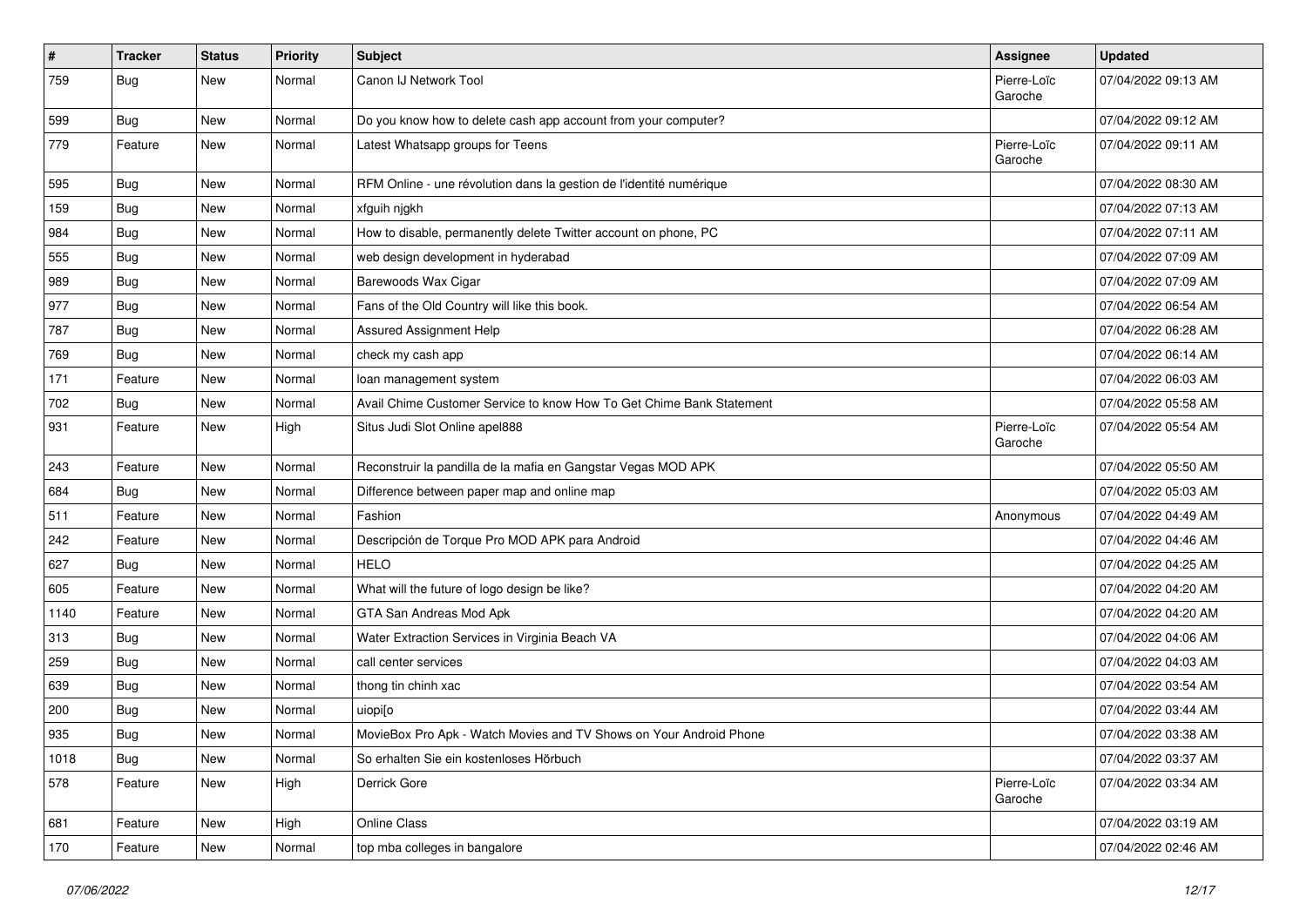| $\vert$ # | <b>Tracker</b> | <b>Status</b> | <b>Priority</b> | <b>Subject</b>                                                                   | Assignee               | <b>Updated</b>      |
|-----------|----------------|---------------|-----------------|----------------------------------------------------------------------------------|------------------------|---------------------|
| 634       | <b>Bug</b>     | New           | Normal          | Buy Vidalista Tablets (Tadalafil) at [\$25 OFF + Free Shipping] Vidalistatablets |                        | 07/04/2022 02:31 AM |
| 695       | Bug            | New           | Normal          | Refer Listas IPTV Apk                                                            |                        | 07/04/2022 02:19 AM |
| 780       | Bug            | New           | Normal          | Best Whatsapp Modified APKs                                                      | Pierre-Loïc<br>Garoche | 07/04/2022 02:09 AM |
| 344       | Bug            | New           | Normal          | Odor Removal Services in Chesapeake VA                                           |                        | 07/04/2022 02:02 AM |
| 185       | Bug            | New           | Normal          | Non-Plagiarized Research Writing                                                 |                        | 07/04/2022 01:55 AM |
| 176       | <b>Bug</b>     | New           | Normal          | instant loan without documents                                                   |                        | 07/04/2022 01:28 AM |
| 262       | Bug            | New           | Normal          | It this true to dealing Wuth                                                     |                        | 07/04/2022 01:21 AM |
| 603       | <b>Bug</b>     | New           | Normal          | Premiere gratuito da lista de IPTV                                               |                        | 07/04/2022 01:09 AM |
| 612       | Bug            | <b>New</b>    | Normal          | Luxury Slingshot Rental                                                          |                        | 07/04/2022 12:31 AM |
| 772       | Bug            | New           | Normal          | united airlines baggage policy                                                   |                        | 07/04/2022 12:27 AM |
| 642       | <b>Bug</b>     | <b>New</b>    | Normal          | thong tin thoi tiet ngay hom nay                                                 |                        | 07/04/2022 12:09 AM |
| 216       | Feature        | New           | High            | Barry Keoghan                                                                    | Pierre-Loïc<br>Garoche | 07/03/2022 11:43 PM |
| 372       | Bug            | New           | Normal          | Auto Transport Services in Arlington County VA                                   |                        | 07/03/2022 11:31 PM |
| 138       | Bug            | New           | Normal          | own-sweethome                                                                    |                        | 07/03/2022 11:26 PM |
| 817       | <b>Bug</b>     | New           | Normal          | Pacman 30th Anniversary                                                          |                        | 07/03/2022 11:23 PM |
| 590       | Bug            | New           | Normal          | Follow proper initiatives to check my cash app card balance:                     |                        | 07/03/2022 11:23 PM |
| 964       | <b>Bug</b>     | New           | Normal          | Can I Fix Cash App Transfer Failed Issues By Adding Sufficient Funds?            |                        | 07/03/2022 11:10 PM |
| 629       | <b>Bug</b>     | New           | Normal          | How Can I Load Cash App Card at Walmart straight away?                           |                        | 07/03/2022 11:06 PM |
| 1098      | Bug            | New           | Normal          | Life of a Fisherman                                                              |                        | 07/03/2022 10:56 PM |
| 804       | Bug            | New           | Normal          | Review                                                                           |                        | 07/03/2022 10:51 PM |
| 616       | <b>Bug</b>     | New           | Normal          | Buy Anavar Tablets   Anavar For Sale in USA, UK & Australia                      |                        | 07/03/2022 10:14 PM |
| 583       | Bug            | New           | High            | Need the Cash app customer service phone number?                                 |                        | 07/03/2022 10:09 PM |
| 543       | Feature        | New           | Normal          | Get tech assistance with customer support on ATT Yahoo email login issue.        |                        | 07/03/2022 09:55 PM |
| 623       | Bug            | New           | Normal          | Listen to online radio stations for mobile phones                                |                        | 07/03/2022 09:22 PM |
| 465       | <b>Bug</b>     | New           | Normal          | Carpet Cleaning Westchester MA                                                   |                        | 07/03/2022 08:55 PM |
| 521       | Feature        | New           | Normal          | Check out the Cash app Card balance for an overdraft.                            | Pierre-Loïc<br>Garoche | 07/03/2022 08:23 PM |
| 161       | Bug            | New           | Normal          | dfdrtyuio                                                                        |                        | 07/03/2022 07:58 PM |
| 674       | Bug            | New           | Normal          | The best game in 2021                                                            | Pierre-Loïc<br>Garoche | 07/03/2022 07:43 PM |
| 808       | <b>Bug</b>     | New           | Normal          | Sinnvolle Guten-Morgen-Grüße                                                     |                        | 07/03/2022 07:27 PM |
| 113       | Bug            | New           | Normal          | ufc 254 live                                                                     |                        | 07/03/2022 07:18 PM |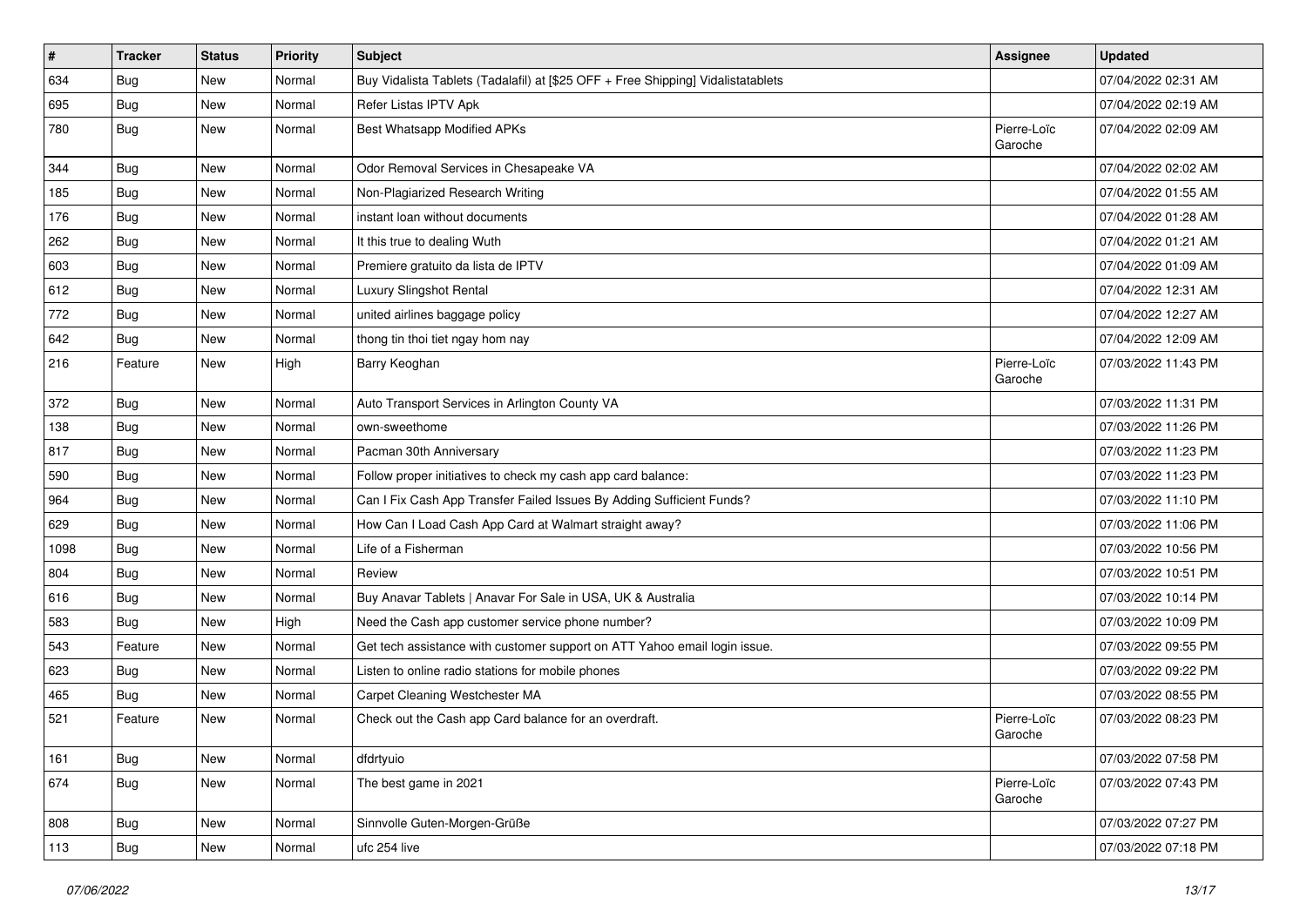| $\vert$ # | <b>Tracker</b> | <b>Status</b> | <b>Priority</b> | <b>Subject</b>                                                                   | <b>Assignee</b>      | <b>Updated</b>      |
|-----------|----------------|---------------|-----------------|----------------------------------------------------------------------------------|----------------------|---------------------|
| 886       | Bug            | New           | Normal          | Is the Fox News Channel on Roku free?                                            |                      | 07/03/2022 07:14 PM |
| 747       | Bug            | <b>New</b>    | Normal          | How to Install Tyflex Plus on Your Android Device                                |                      | 07/03/2022 07:14 PM |
| 145       | <b>Bug</b>     | New           | Normal          | abdulbaissagar                                                                   |                      | 07/03/2022 04:29 PM |
| 553       | <b>Bug</b>     | New           | Normal          | Cinema HD APK - Free Movie Enjoyment App on Android                              |                      | 07/03/2022 03:58 PM |
| 640       | Bug            | New           | Normal          | play game with me                                                                |                      | 07/03/2022 03:41 PM |
| 664       | <b>Bug</b>     | New           | Normal          | Tea TV Apk Download - The Best Way to Watch Movies Offline                       |                      | 07/03/2022 03:24 PM |
| 811       | <b>Bug</b>     | New           | Normal          | Canon IJ Network Tool                                                            |                      | 07/03/2022 03:22 PM |
| 719       | <b>Bug</b>     | New           | Normal          | How Do I Send \$5000 Through Cash App Account With Ease?                         |                      | 07/03/2022 02:41 PM |
| 150       | <b>Bug</b>     | New           | Normal          | dfgh                                                                             |                      | 07/03/2022 02:15 PM |
| 604       | Bug            | New           | Normal          | Idle Game Online                                                                 |                      | 07/03/2022 01:49 PM |
| 470       | Bug            | New           | Normal          | Commercial Floor Cleaning Westchester MA                                         |                      | 07/03/2022 01:36 PM |
| 466       | <b>Bug</b>     | New           | Normal          | Floor Stripping Westchester MA                                                   |                      | 07/03/2022 01:07 PM |
| 223       | <b>Bug</b>     | New           | Normal          | WhatsApp Plus: Download, Update and Themes                                       |                      | 07/03/2022 01:07 PM |
| 193       | <b>Bug</b>     | New           | Normal          | 18% Discount on Homeopathic medicines                                            |                      | 07/03/2022 01:02 PM |
| 617       | Bug            | New           | Normal          | Buy Vidalista Tablets (Tadalafil) at [\$25 OFF + Free Shipping] Vidalistatablets |                      | 07/03/2022 12:57 PM |
| 652       | <b>Bug</b>     | New           | Normal          | Sesame Health Benefits                                                           |                      | 07/03/2022 12:28 PM |
| 551       | <b>Bug</b>     | New           | Normal          | Why Do Students Need Online Best Dissertation Writing Services?                  |                      | 07/03/2022 11:16 AM |
| 701       | Bug            | New           | Normal          | Why Law Essay Helper UK is Necessary?                                            |                      | 07/03/2022 11:15 AM |
| 153       | <b>Bug</b>     | New           | Normal          | urgent loan online                                                               | Christophe<br>Garion | 07/03/2022 10:31 AM |
| 624       | Bug            | New           | Normal          | Use go with the Driving Directions for your go                                   |                      | 07/03/2022 10:13 AM |
| 321       | Bug            | New           | Normal          | Tile & Grout Cleaning Services in Virginia Beach VA                              |                      | 07/03/2022 08:08 AM |
| 561       | Bug            | New           | Normal          | Enjoy the Full YouTube Premium Experience With YouTube Premium Membership        |                      | 07/03/2022 07:38 AM |
| 260       | <b>Bug</b>     | New           | Normal          | Web Design Services Near Me                                                      |                      | 07/03/2022 07:23 AM |
| 559       | Bug            | New           | High            | What Are Permission For Applications like Facebook Sending MMS?                  |                      | 07/03/2022 06:43 AM |
| 557       | Feature        | New           | Normal          | <b>Business Law Assignment Help</b>                                              |                      | 07/03/2022 06:40 AM |
| 512       | Bug            | New           | Normal          | The Importance Of Using Custom Writing Services                                  |                      | 07/03/2022 06:05 AM |
| 621       | <b>Bug</b>     | New           | Normal          | Buy All Modafinil & Armodafinil Tablets @Buy Modafinil US                        |                      | 07/03/2022 06:05 AM |
| 554       | <b>Bug</b>     | New           | Normal          | XvideoStudio Video Editor APK Free Download on TechToDown                        |                      | 07/03/2022 05:10 AM |
| 352       | Bug            | New           | Normal          | Tile & Grout Cleaning Services in Chesapeake VA                                  |                      | 07/03/2022 04:58 AM |
| 479       | Bug            | New           | Normal          | Limousine Service Bellevue WA                                                    |                      | 07/03/2022 03:10 AM |
| 800       | <b>Bug</b>     | New           | Normal          | Who Is an ETL Engineer                                                           |                      | 07/03/2022 02:50 AM |
| 806       | Feature        | New           | Normal          | Go everywhere thanks to mapquest driving directions                              |                      | 07/03/2022 01:42 AM |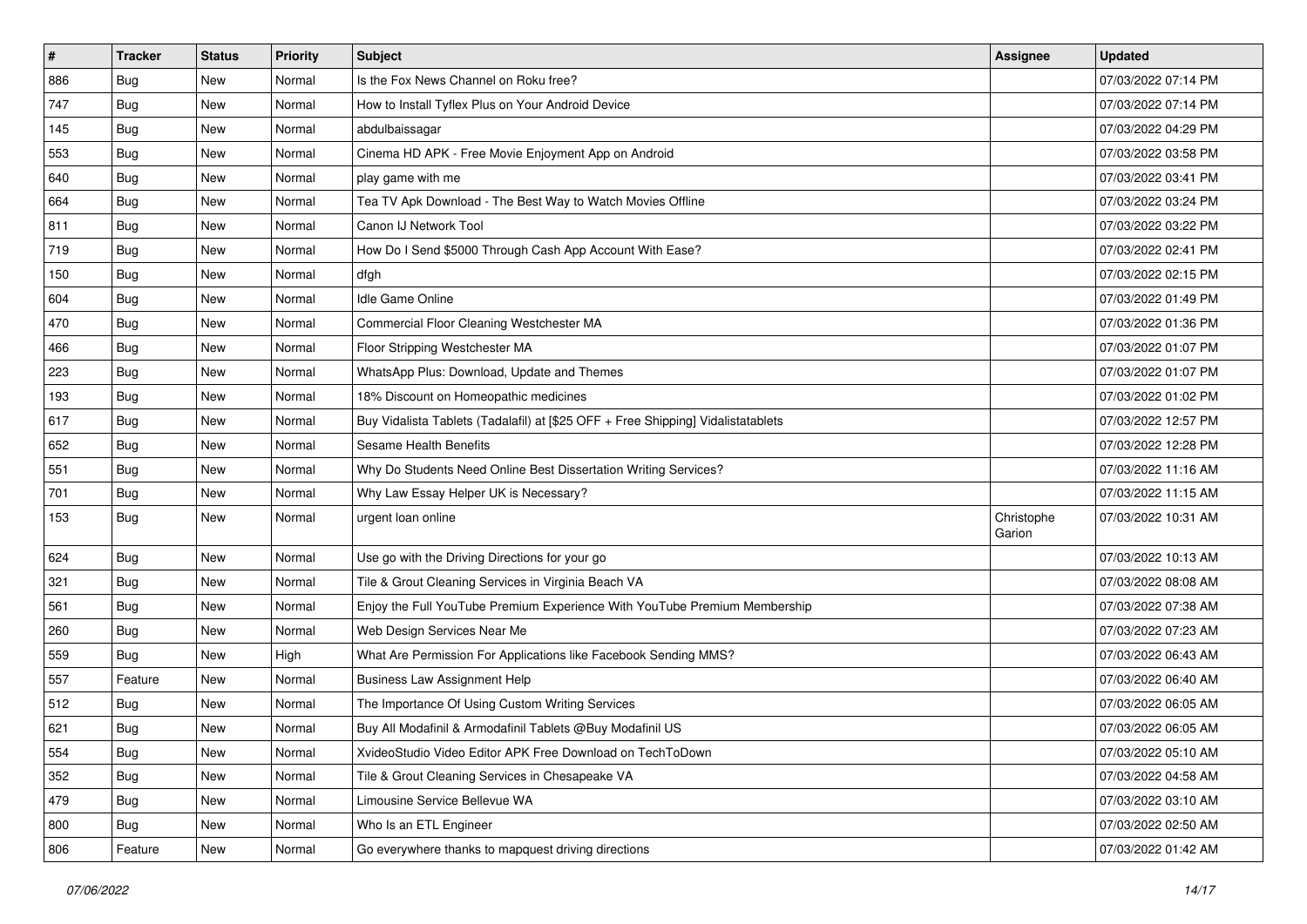| $\sharp$ | <b>Tracker</b> | <b>Status</b> | <b>Priority</b> | Subject                                                          | <b>Assignee</b>        | <b>Updated</b>      |
|----------|----------------|---------------|-----------------|------------------------------------------------------------------|------------------------|---------------------|
| 225      | <b>Bug</b>     | New           | Normal          | instant personal loan                                            |                        | 07/03/2022 12:46 AM |
| 552      | Feature        | New           | Normal          | Radio rfm and the benefits of radio rfm                          |                        | 07/03/2022 12:38 AM |
| 184      | Bug            | New           | Normal          | Affordable Business Writing Services                             |                        | 07/03/2022 12:08 AM |
| 178      | <b>Bug</b>     | New           | Normal          | transparent lace wigs                                            |                        | 07/02/2022 11:48 PM |
| 564      | Bug            | New           | Normal          | How To Install RepelisPlus On Your Android Phone?                |                        | 07/02/2022 11:29 PM |
| 796      | <b>Bug</b>     | New           | Normal          | How Does Cash App ++ actually work and What is the process of it |                        | 07/02/2022 11:27 PM |
| 245      | Bug            | New           | Normal          | Write My Essay For Me Cheap                                      |                        | 07/02/2022 10:31 PM |
| 526      | <b>Bug</b>     | New           | Normal          | Soundcloud to mp3 converter - Download Soundcloud songs          |                        | 07/02/2022 10:23 PM |
| 653      | <b>Bug</b>     | <b>New</b>    | Normal          | Jujube (Jinjoles): Properties And Health Benefits                |                        | 07/02/2022 08:17 PM |
| 584      | Bug            | <b>New</b>    | Normal          | Want the cash app customer service number to check balance?      |                        | 07/02/2022 07:36 PM |
| 669      | Feature        | New           | Normal          | Nursing Assignment Help                                          |                        | 07/02/2022 05:58 PM |
| 173      | Feature        | New           | Normal          | private limited company registration                             |                        | 07/02/2022 04:39 PM |
| 167      | Bug            | New           | Normal          | instant loan without documents                                   | Anonymous              | 07/02/2022 02:31 PM |
| 678      | <b>Bug</b>     | New           | Normal          | How to be a winner in buidnow gg                                 |                        | 07/02/2022 01:45 PM |
| 149      | Bug            | <b>New</b>    | Normal          | dftgy                                                            |                        | 07/02/2022 01:22 PM |
| 207      | Feature        | New           | Low             | real estate lead conversion                                      |                        | 07/02/2022 01:13 PM |
| 648      | Feature        | New           | Normal          | <b>Plum Health Benefits</b>                                      |                        | 07/02/2022 01:06 PM |
| 643      | Bug            | New           | Normal          | Oreo TV Apk Download                                             |                        | 07/02/2022 12:05 PM |
| 692      | <b>Bug</b>     | New           | Normal          | Esports 888b                                                     |                        | 07/02/2022 11:10 AM |
| 571      | <b>Bug</b>     | <b>New</b>    | Normal          | How may the Cash app dispute your trade?                         | Pierre-Loïc<br>Garoche | 07/02/2022 11:09 AM |
| 793      | Feature        | New           | Urgent          | Where can I find cheap FIFA coins?                               | Pierre-Loïc<br>Garoche | 07/02/2022 11:00 AM |
| 816      | Bug            | New           | Normal          | Play Scribble io fun with everyone                               |                        | 07/02/2022 10:43 AM |
| 776      | <b>Bug</b>     | New           | Normal          | Wibargain                                                        |                        | 07/02/2022 09:26 AM |
| 315      | Bug            | <b>New</b>    | Normal          | Dissertation help UK                                             |                        | 07/02/2022 08:51 AM |
| 471      | <b>Bug</b>     | New           | Normal          | Residential Floor Cleaning Westchester MA                        |                        | 07/02/2022 08:00 AM |
| 191      | <b>Bug</b>     | New           | Normal          | <b>B2B Branding</b>                                              |                        | 07/02/2022 07:53 AM |
| 206      | Bug            | New           | Low             | Cheap Electric Bikes                                             |                        | 07/02/2022 07:46 AM |
| 785      | <b>Bug</b>     | New           | Normal          | How To Get Money Off Cash App Without Card Or With A Card?       |                        | 07/02/2022 07:16 AM |
| 637      | Feature        | New           | Normal          | Why do the Outlook rules not work in my account?                 |                        | 07/02/2022 06:55 AM |
| 182      | <b>Bug</b>     | New           | Normal          | Healthcare Custom Writing Services                               |                        | 07/02/2022 06:37 AM |
| 654      | Feature        | New           | Normal          | Peach Health Benefits                                            |                        | 07/02/2022 05:52 AM |
| 632      | <b>Bug</b>     | New           | Normal          | CheapestMedsShop   100% Safe Medicines Online in UK & AUS.       |                        | 07/02/2022 05:41 AM |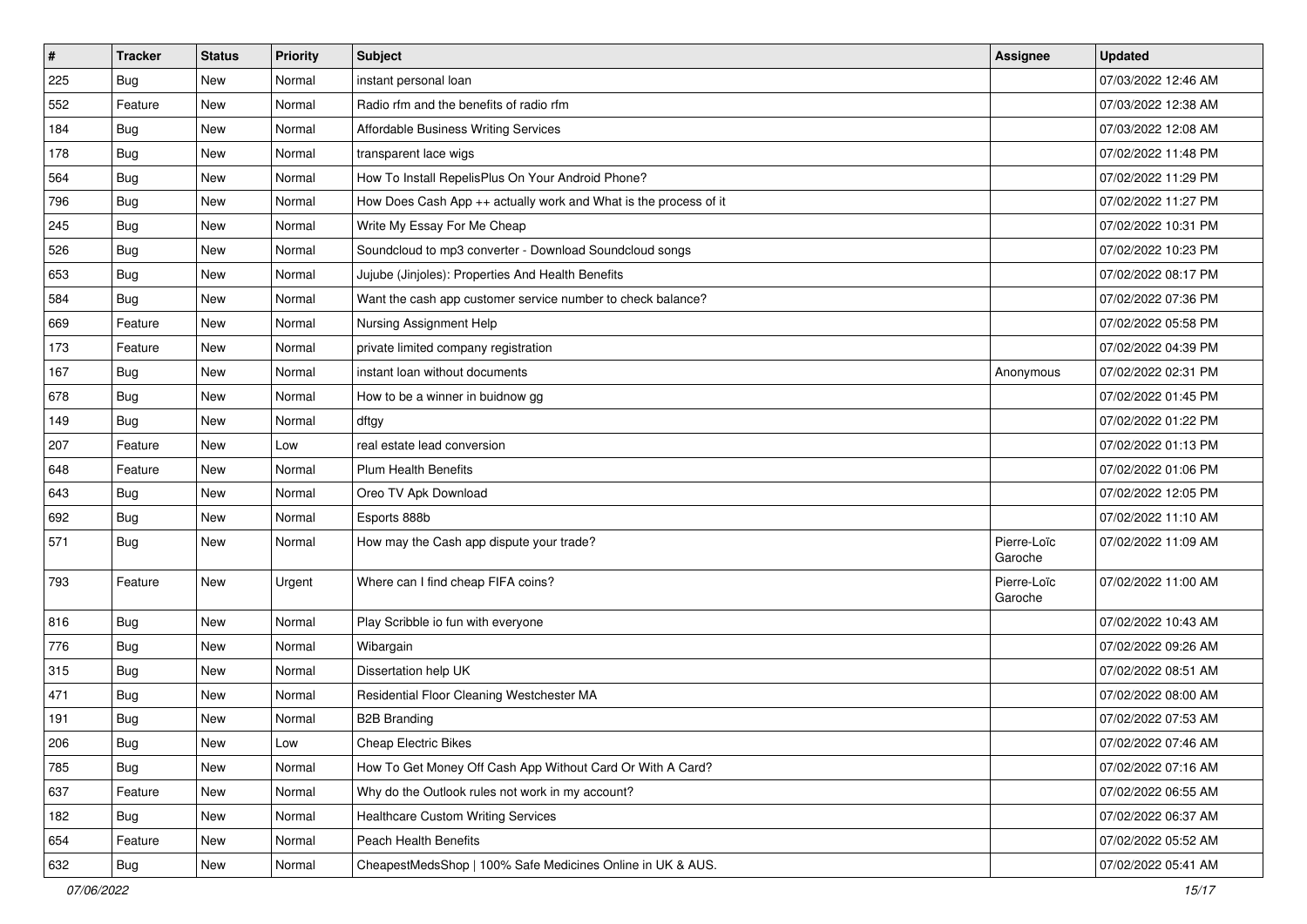| $\vert$ # | <b>Tracker</b> | <b>Status</b> | <b>Priority</b> | Subject                                                                                                      | <b>Assignee</b>      | <b>Updated</b>      |
|-----------|----------------|---------------|-----------------|--------------------------------------------------------------------------------------------------------------|----------------------|---------------------|
| 801       | <b>Bug</b>     | New           | Normal          | Who Is an ETL Engineer                                                                                       |                      | 07/02/2022 05:26 AM |
| 1139      | Feature        | New           | Normal          | GTA San Andreas Mod Apk                                                                                      |                      | 07/02/2022 04:58 AM |
| 1138      | Feature        | New           | Normal          | GTA San Andreas Mod Apk                                                                                      |                      | 07/02/2022 04:56 AM |
| 549       | <b>Bug</b>     | New           | Normal          | Radio Luisteren                                                                                              |                      | 07/02/2022 01:24 AM |
| 522       | Feature        | New           | Normal          | Can You Check App Limits, If Cash app won't let me send money?                                               |                      | 07/02/2022 01:00 AM |
| 230       | <b>Bug</b>     | New           | Normal          | Add Money To Cash App Card - Auto Cash Apps                                                                  |                      | 07/02/2022 12:57 AM |
| 665       | Feature        | New           | Normal          | Look for a dedicated help with finance assignment                                                            |                      | 07/01/2022 07:46 PM |
| 1137      | Bug            | New           | Normal          | Professional report                                                                                          |                      | 07/01/2022 05:19 PM |
| 673       | <b>Bug</b>     | New           | Normal          | Learn the basics of pixel art - Clear grid                                                                   |                      | 07/01/2022 01:56 PM |
| 892       | Bug            | New           | Normal          | Good game                                                                                                    |                      | 07/01/2022 10:25 AM |
| 1136      | <b>Bug</b>     | New           | Normal          | Can I Talk To A Live Person At Facebook? Clarify Concerns Effectively                                        |                      | 07/01/2022 08:10 AM |
| 1073      | <b>Bug</b>     | New           | Normal          | <b>Cricut Design Space</b>                                                                                   |                      | 07/01/2022 06:20 AM |
| 1135      | Bug            | New           | Normal          | How to word games - 5 letter words                                                                           |                      | 07/01/2022 05:52 AM |
| 1134      | <b>Bug</b>     | New           | Normal          | Is WhatsApp Aero Worth Downloading?                                                                          |                      | 07/01/2022 04:03 AM |
| 805       | Bug            | New           | Normal          | Ketamine Online Store                                                                                        | Christophe<br>Garion | 07/01/2022 02:49 AM |
| 711       | Bug            | New           | Normal          | Human Fall Flat Apk Download                                                                                 |                      | 07/01/2022 01:14 AM |
| 726       | Bug            | New           | Normal          | Mobile Application Development Services                                                                      |                      | 06/30/2022 08:49 PM |
| 533       | Bug            | New           | Normal          | How to complete the homework assignments in economics in the easiest way?                                    |                      | 06/30/2022 07:33 PM |
| 576       | <b>Bug</b>     | New           | Normal          | So laden Sie ein Instagram-Bild herunter                                                                     |                      | 06/30/2022 06:17 PM |
| 129       | Bug            | <b>New</b>    | Normal          | xcvgbgh                                                                                                      |                      | 06/30/2022 03:46 PM |
| 210       | Bug            | New           | Normal          | Issue with check symbol in Cash App? Dial assist number with calling Cash App customer service phone number. |                      | 06/30/2022 01:52 PM |
| 1133      | Bug            | New           | Normal          | Flagle, what is it?                                                                                          |                      | 06/30/2022 10:37 AM |
| 172       | Feature        | New           | Normal          | pgdm colleges in bangalore                                                                                   |                      | 06/30/2022 09:28 AM |
| 1132      | <b>Bug</b>     | New           | Normal          | Registration process on Huobi                                                                                |                      | 06/30/2022 05:10 AM |
| 589       | <b>Bug</b>     | New           | Normal          | How can I get the cash app phone number of customer support?                                                 |                      | 06/30/2022 12:20 AM |
| 136       | <b>Bug</b>     | New           | Normal          | snappow                                                                                                      |                      | 06/29/2022 10:52 PM |
| 597       | <b>Bug</b>     | New           | Normal          | Universo s / f Download                                                                                      |                      | 06/29/2022 08:19 PM |
| 1131      | <b>Bug</b>     | New           | Normal          | Calculatrice Forex pour calculer les paramètres de la copie des transactions                                 |                      | 06/29/2022 07:24 PM |
| 475       | <b>Bug</b>     | New           | Normal          | Floor Cleaning Arlington MA                                                                                  |                      | 06/29/2022 05:53 PM |
| 1069      | Bug            | New           | Normal          | how to get cash app support phone number 24*7 available                                                      |                      | 06/29/2022 05:37 PM |
| 516       | <b>Bug</b>     | New           | Normal          | Does Cash App Help To Get Cash App Refund Without Any Interruption?                                          |                      | 06/29/2022 05:12 PM |
| 762       | <b>Bug</b>     | New           | Normal          | How To Add Money To A Cash App Card If Struggling With Low Amount?                                           |                      | 06/29/2022 10:53 AM |